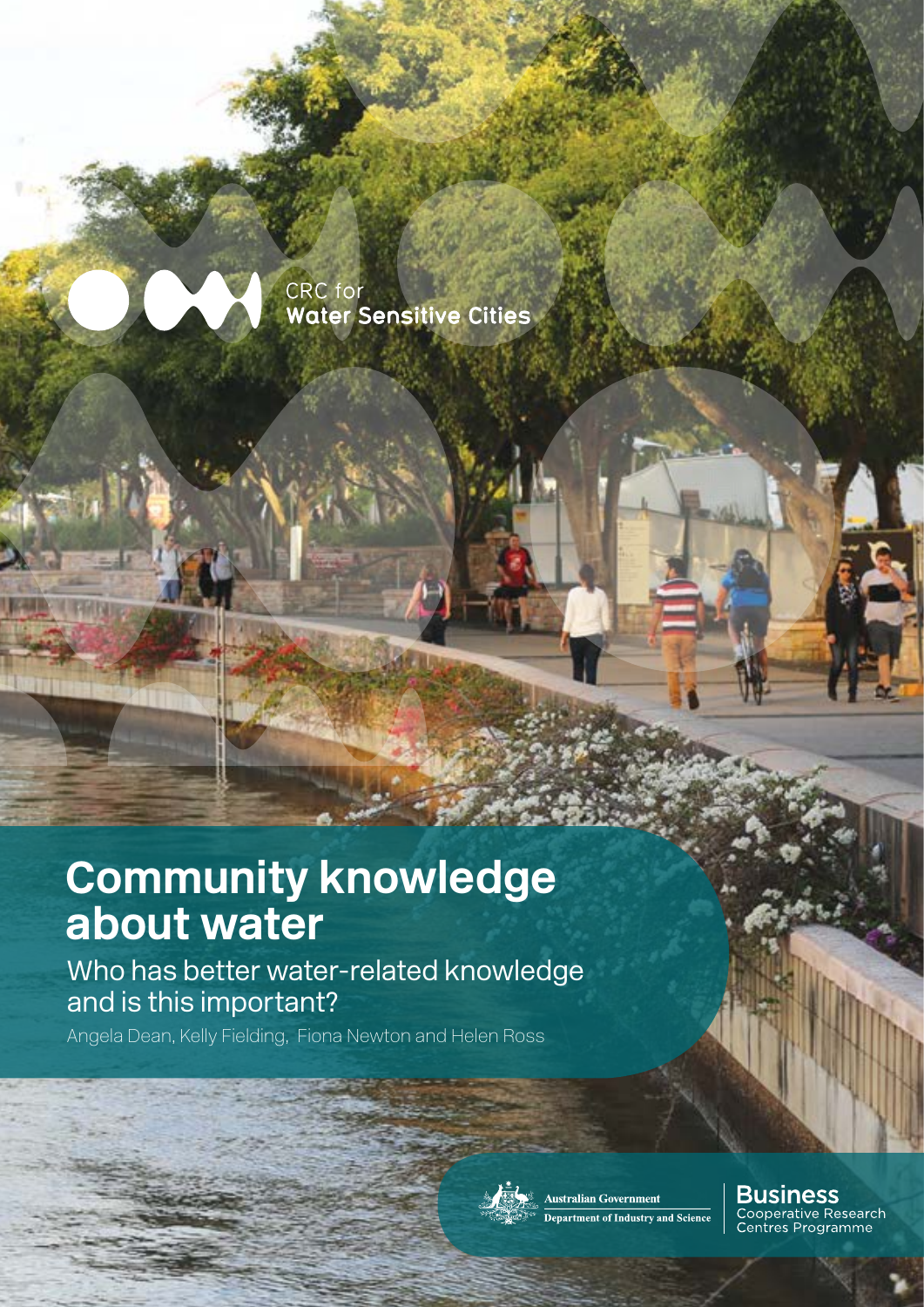**Community knowledge about water: Who has better water-related knowledge and is this important?** *Engaging communities with Water Sensitive Cities* (Project A2.3)  $A2.3 - 3 - 2015$ 

#### **Authors**

Angela Dean, Kelly Fielding, Helen Ross (University of Queensland) and Fiona Newton (Monash University)

© 2015 Cooperative Research Centre for Water Sensitive Cities

This work is copyright. Apart from any use permitted under the Copyright Act 1968, no part of it may be reproduced by any process without written permission from the publisher. Requests and inquiries concerning reproduction rights should be directed to the publisher.

#### **Publisher**

Cooperative Research Centre for Water Sensitive Cities

Level 1, 8 Scenic Blvd, Clayton Campus Monash University Clayton, VIC 3800

**p.** +61 3 9902 4985 **e.** admin@crcwsc.org.au **w.** www.watersensitivecities.org.au

**Date of publication:** November 2015

#### **An appropriate citation for this document is:**

Dean A, Fielding K, Newton F & Ross, H. (2015) *Community knowledge about water: Who has better water-related knowledge and is this important?* Melbourne, Australia: Cooperative Research Centre for Water Sensitive Cities.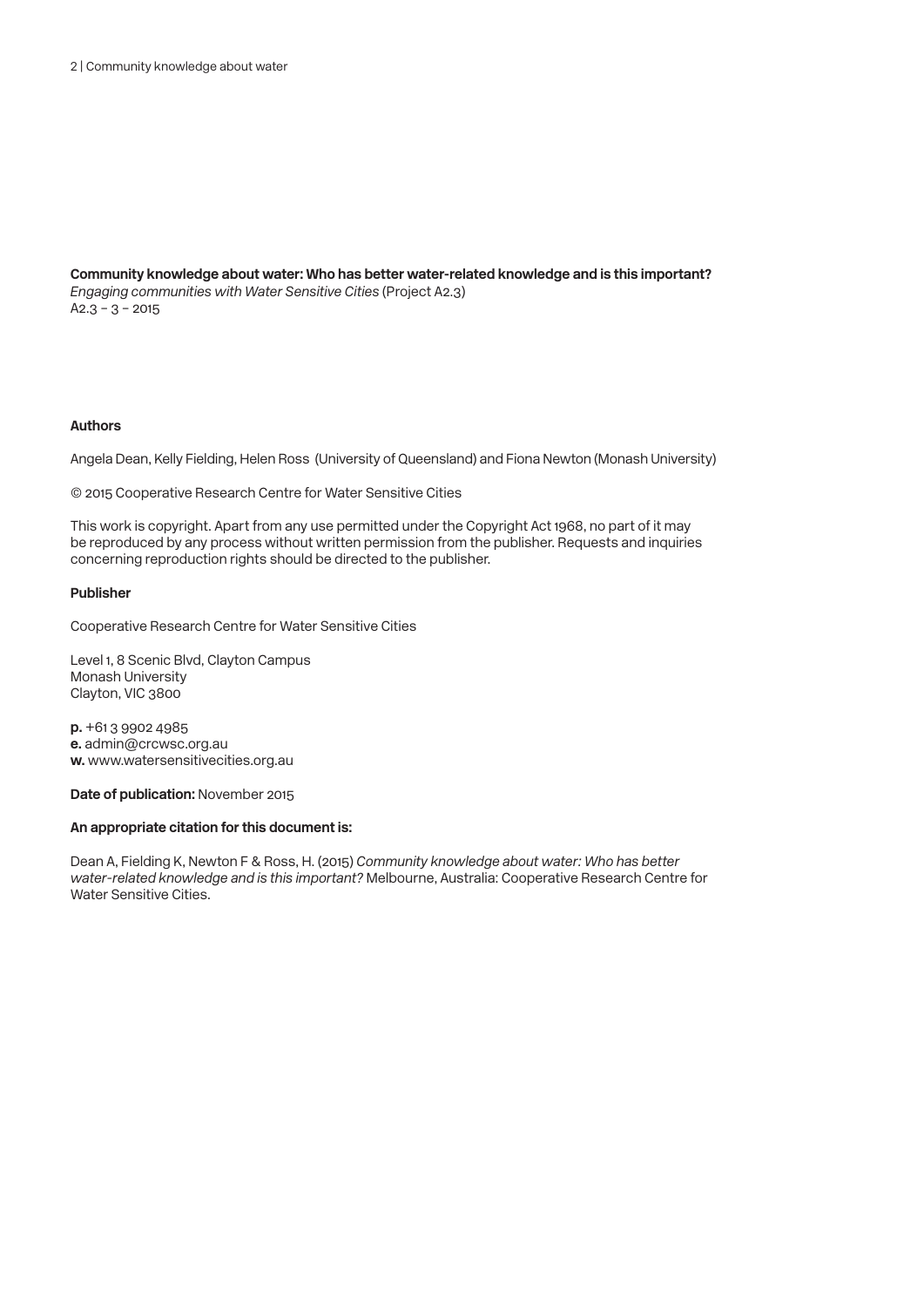# **Table of Contents**

| <b>Executive Summary</b>                                                | 4  |
|-------------------------------------------------------------------------|----|
| Background and rationale                                                | 4  |
| Study 1: National survey                                                | 4  |
| Study 2: Focus groups                                                   | 5  |
| Where to next?                                                          | 5  |
| <b>Background</b>                                                       | 6  |
| Why is knowledge important?                                             | 6  |
| What do we know about water-related knowledge?                          | 6  |
| What influences water-related knowledge?                                | 6  |
| What we did: National Survey                                            | 8  |
| Who was surveyed?                                                       | 8  |
| What was measured?                                                      | 8  |
| How good is water-related knowledge in Australia?                       | 10 |
| Where do people get information about water?                            | 11 |
| What factors influence knowledge?                                       | 11 |
| Does knowledge influence water-related attitudes and behaviors?         | 14 |
| How might knowledge influence attitudes and behaviours?                 | 14 |
| Extending our understanding of community perceptions using Focus Groups | 16 |
| Who participated?                                                       | 16 |
| What comes to mind when you think of water?                             | 16 |
| Community perceptions about stormwater                                  | 17 |
| Discussing community knowledge about stormwater                         | 17 |
| Individual actions to manage stormwater pollution                       | 17 |
| Perceptions of water sensitive urban design                             | 18 |
| Role for education                                                      | 19 |
| <b>Summary</b>                                                          | 20 |
| <b>References</b>                                                       | 21 |
|                                                                         |    |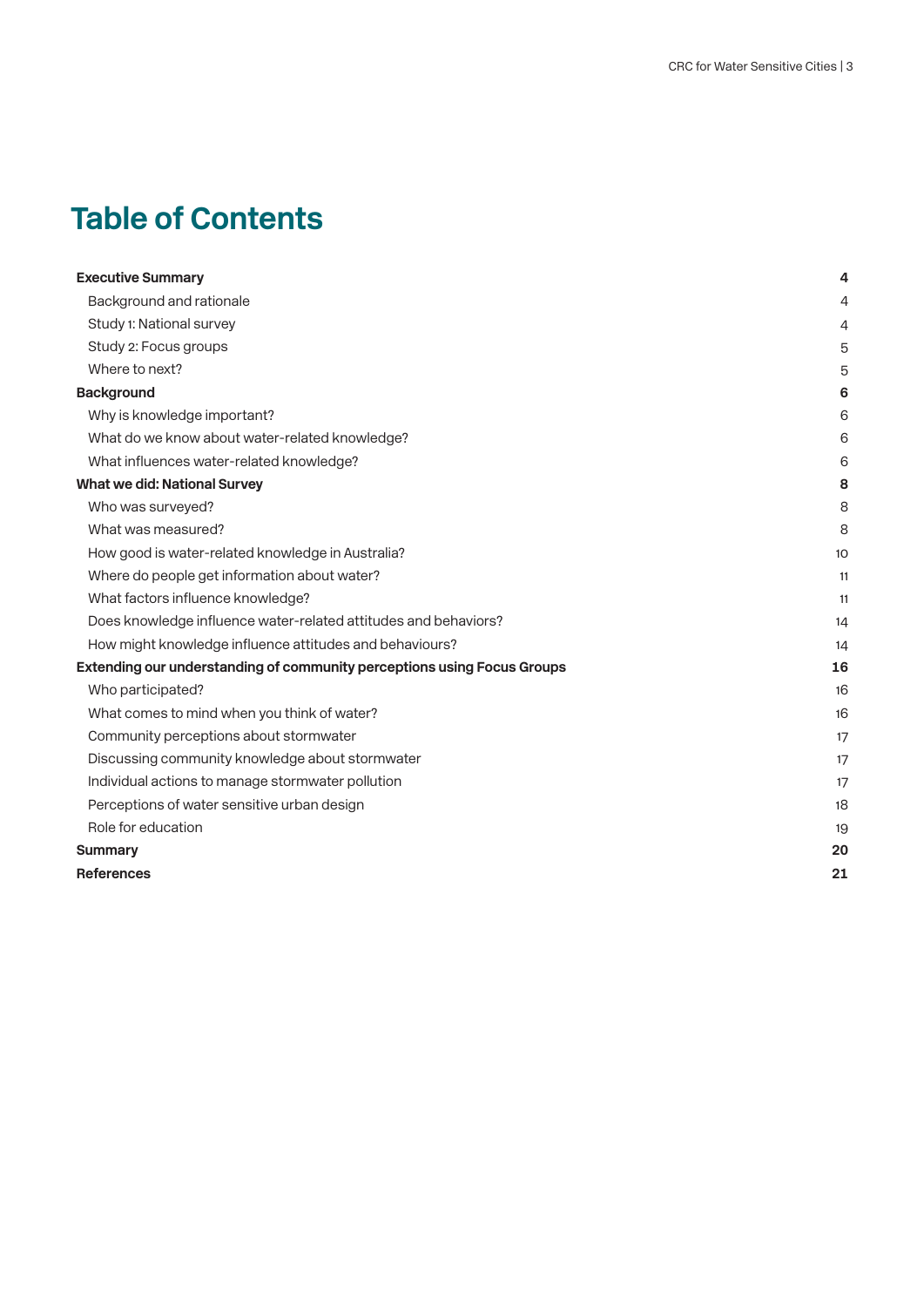# **Executive Summary**

## **Background and rationale**

Integrated water management involves integrating investment, policy, and technological solutions to pursue water security and waterway protection. Many water management approaches promote engaging with the community – not only for targeting household water demand or individual behaviours, but as a means of cultivating trust in reform processes and building support for new policies or investment. Engagement activities are more successful when aligned with the communities' existing knowledge. Identifying community knowledge about water related issues is an essential precursor of effective community engagement. The two studies presented here aim to assess Australians' water-related knowledge and examine the individual and contextual factors that influence this knowledge.

## **Study 1: National survey**

#### **What was done?**

We surveyed a representative sample of Australian adults (n=5172). We assessed water-related knowledge using 15 questions about impact of household activities on water quality, the urban water cycle, and water management. The survey also examined demographics, psychosocial characteristics, exposure to water-related information, and water-related attitudes and behaviours.

#### **What was found?**

- *Water knowledge:* Participants correctly answered a mean of 8.0 questions (Range 0-15). Most respondents knew that household actions can reduce water use and influence waterway health, whereas less than one third correctly identified that domestic wastewater is treated prior to entering waterways, urban stormwater is not treated, and that these are carried via different pipes.
- *Social factors influencing water knowledge:* Higher water knowledge was associated with older age, being male, higher education and living in non-urban areas. Poorer water knowledge was associated with speaking a language other than English in the home, and having at least one migrant parent. Garden size, experience of water restrictions, environmental identity, satisfaction, waterway use for swimming, and certain information sources were also associated with greater knowledge.
- *Does knowledge influence attitudes and behaviours?* Greater water knowledge was associated with a range of personal behaviours and policy support: support for alternative water sources, support for raingardens, use of everyday water-saving behaviours, uptake of watersaving devices, and engagement in pollution-reduction behaviours. These findings confirm the importance of community knowledge, and identify potential subgroups who may require additional targeting to build knowledge and support for water management initiatives.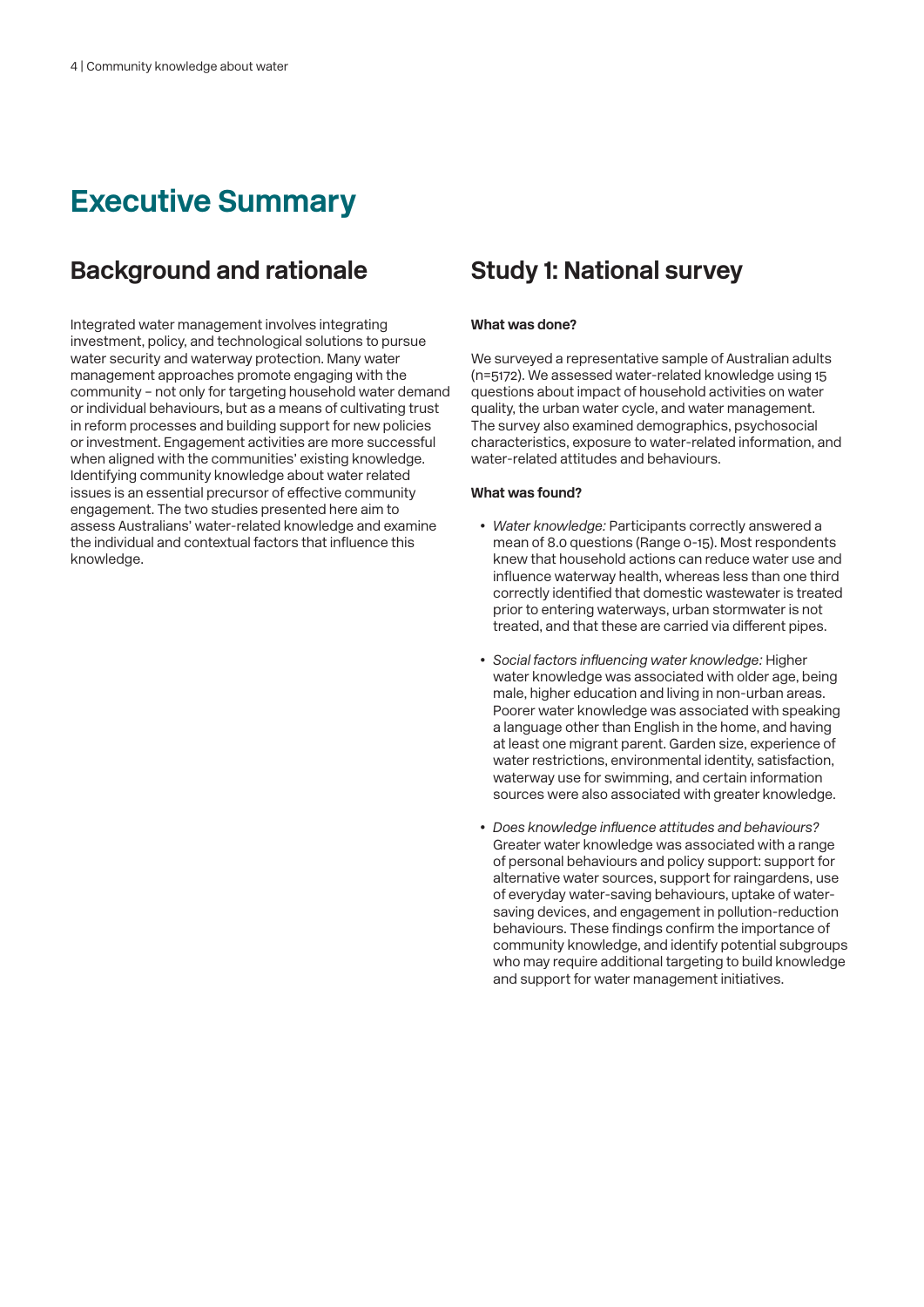## **Study 2: Focus groups**

#### **What was done?**

To extend our understanding of community knowledge about water, especially stormwater management, we conducted six focus groups, held in Brisbane, Townsville, Melbourne, Bendigo, Perth, and Geraldton. Focus groups were recruited via a social research company and reflected a representative mix of genders, ages and incomes. The focus groups included discussions about perceptions of water and stormwater, and knowledge about diverse management practices to mitigate stormwater pollution.

#### **What was found?**

The prevailing community perception about stormwater is that it is an issue of excess water, flooding, and overflowing drains. Few participants spontaneously mentioned issues related to pollution in waterways, especially non-visible pollution.

The focus group discussions also highlighted the following points:

- When people think about water they think of it in terms of the benefits it provides to them—for drinking, showering, recreating—and for the essential part it plays in life.
- Most people are unaware of the issues of stormwater pollution, especially non-visible pollutants, and everyday strategies to reduce stormwater pollution and its impacts.
- When presented with examples of water sensitive urban design initiatives, most participants reported lack of awareness of, or prior exposure to, these types of initiatives.
- Discussion indicated that young people were likely to have poor awareness of stormwater management issues.
- When provided with explanations about the urban water cycle and stormwater pollution, people understand the concepts.
- When presented with information about everyday strategies to reduce stormwater pollution, although most people had not thought about these in relation to stormwater management, they reported that they were reasonable and doable.

• Most participants were supportive of educational initiatives about stormwater management. They emphasised wanting to know about the beneficial impacts of different pollution-reduction behaviours (such as covering soil in the garden, or washing the car in an area that drains to a garden), at individual and community levels.

#### **Implications for practice**

These findings have a number of practical implications for water practitioners and information providers. It is important to recognise that knowledge is not binary, but varies in depth and breadth across issues: individuals may be well informed on some water issues, but poorly informed on others. When planning community engagement or education initiatives, it is important not to assume pre-existing knowledge, and to make information relevant for the target group.

Poor understanding of words like 'catchment' and 'stormwater' are a reminder to minimise the use of jargon and technical terms when engaging with communities. For example, use of the word stormwater will create images of flooding for most communities members. If we need community members to consider pollution-related issues, this will need to be made explicit.

Identifying factors associated with poorer water-related knowledge may facilitate better targeting of certain community sub-groups for information or engagementfocused campaigns. It is unclear whether solely focusing on knowledge improvements would translate into increased uptake of water conservation or pollution-reduction behaviours in these groups. Although knowledge and literacy can be cultivated (Nutbeam, 2008, Baker, 2006), it is likely that certain target groups will require more intensive interventions to change existing attitudes and behaviours.

## **Where to next?**

These findings will inform ongoing research exploring effective ways to communicate about water management issues to the community, and strategies to engage communities in water management.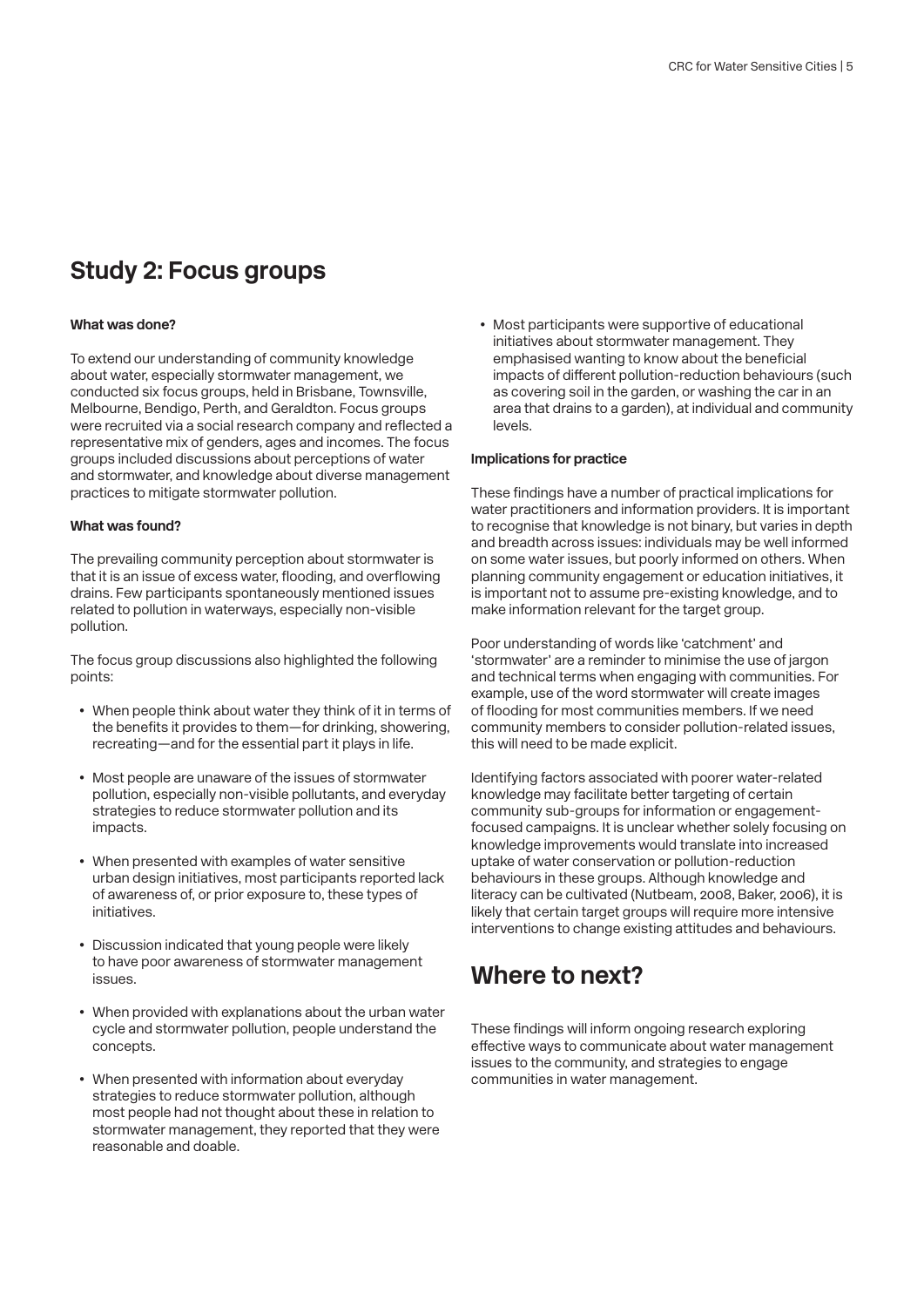# **Background**

Integrated water management involves integrating investment, policy, and technological solutions to pursue water security and waterway protection (Marlow et al., 2013, Brown et al., 2009, Vorosmarty et al., 2010). Many water management approaches promote engaging with the community – not only for targeting household water demand or individual behaviours, but as a means of cultivating trust in reform processes and building support for new policies or investment (Marks and Zadoroznyj, 2005, Marlow et al., 2013). Because engagement activities are more successful when aligned with the communities' existing knowledge (Wallington et al., 2010, Department of Sustainability, 2012, McDuff et al., 2008, Buhr and Wibeck, 2014), identifying community knowledge about water related issues is an essential precursor of effective community engagement. The aim of our research was to assess Australians' waterrelated knowledge, identify which groups have stronger or poorer knowledge, and explore the relationship between knowledge and water-related attitudes and behaviours.

## **Why is knowledge important?**

Public knowledge and understanding is considered a core ingredient of solving water-related problems (Daugs and Israelsen, 1984). The concept of 'water literacy' integrates knowledge about water, with both the willingness and capacity to apply water-related knowledge. Psychological models of environmental behaviour highlight the importance of knowledge, suggesting that knowledge is a necessary, although not sufficient, ingredient to generate behaviour change (Kaiser and Fuhrer, 2003). Research also shows that knowledge is associated with support for public policies (Salvaggio et al., 2014, Safford et al., 2014). Provision of information about recycled water, for example, may enhance support for recycled water initiatives (Fielding and Roiko, 2014).

#### **What do we know about waterrelated knowledge?**

Little research has examined water-related knowledge – most existing studies have been conducted in regions of the United States. For example, various surveys have reported the following findings:

- Only 28% could identify the correct definition of a catchment (Giacalone et al., 2010)
- Only 38% knew that stormwater flows to the nearest waterway and 30% of respondents incorrectly thought that stormwater is treated prior to discharge (Baggett et al., 2008)
- Less than half of the respondents were very familiar with a series of 14 water-related terms (e.g., groundwater, water reuse) (Pritchett et al., 2009),
- Only 36% of respondents had heard of the name of their catchment region (McDuff et al., 2008)
- One third of respondents could not identify activities that contribute to water pollution (Hoppe, n.d.).

One Australian study examined water-related knowledge in 3709 residents of South-East Queensland (James et al., 2010). Although 72% of respondents knew that waterways can be damaged by stormwater flows, only 33% could correctly identify that domestic wastewater is treated before entering waterways. Moreover, one in four respondents reported not knowing the specific source of their drinking water (James et al., 2010). A survey of 1000 Australians found that less than one in five felt that they were well informed about alternative water sources (Australian Water Association, 2010).

#### **What influences water-related knowledge?**

Very little research has examined determinants of waterrelated knowledge. One study reported that in addition to income and gender, waterway use and longer duration of residence in the area was associated with greater knowledge (McDuff et al., 2008). Based on research from the health literacy field, we would expect a range of social factors to influence water-related knowledge (von Wagner et al., 2009, Bo et al., 2014, Sun et al., 2013). These include: demographic factors such as, age, education level and cultural or language background; life experiences such as stress or experience of drought or water restrictions; and psychological factors such as environmental identity (van der Werff et al., 2013, Whitmarsh and O'Neill, 2010). However, no studies have examined whether these factors influence water-related knowledge.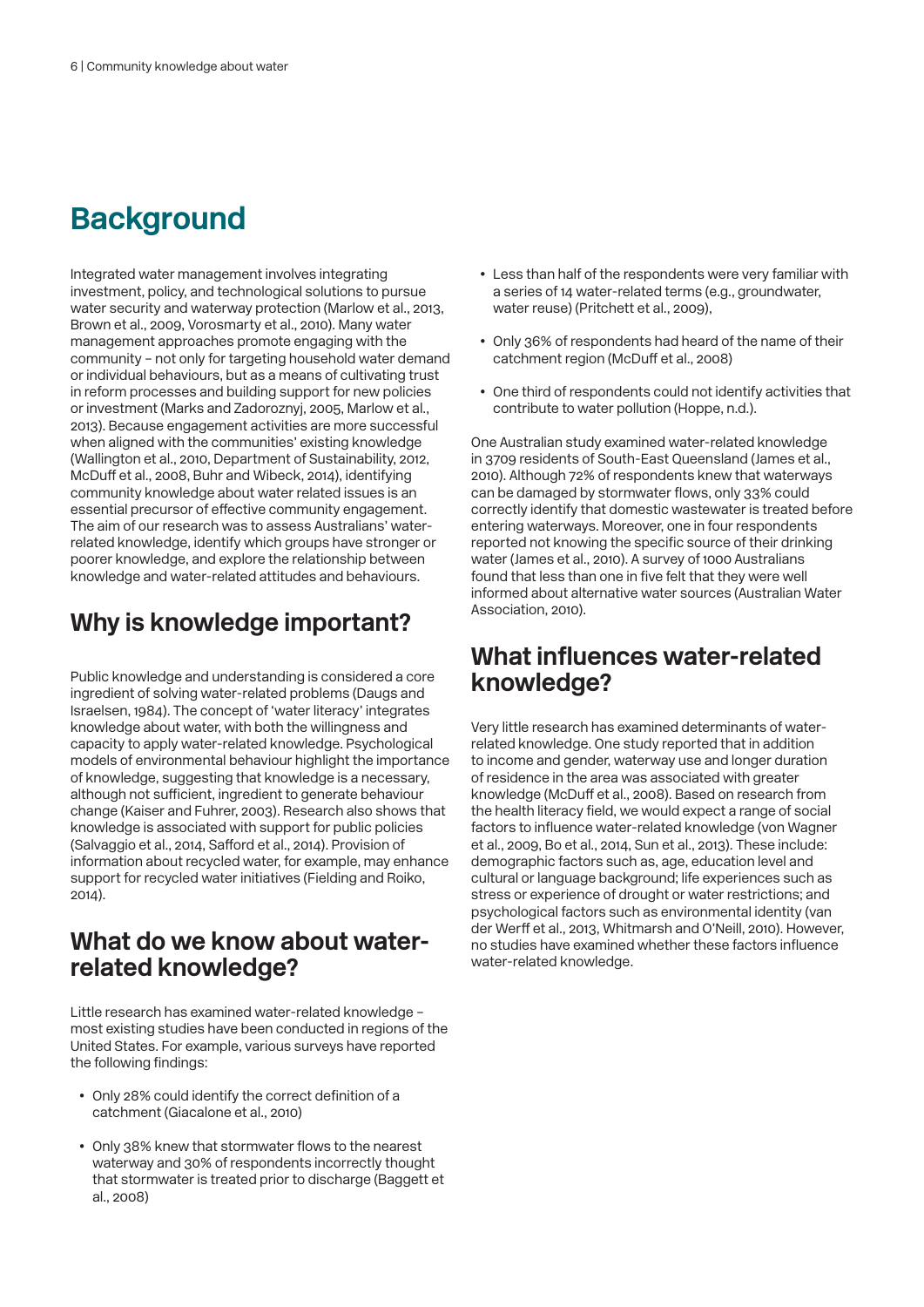

## **Aims of the current study**

- To assess Australians' water knowledge
- Identify who has better water-related knowledge
- Examine whether knowledge is related to attitudes and behaviours



## **Why is this important?**

- Effective community engagement is an essential component of integrated water management
- Engagement is more effective when targeted to existing knowledge levels in the community



## **Don't we know this already?**

- Very little research has examined these issues, especially in Australia
- The small amount of research done suggests that water knowledge is poor, and an important topic for further research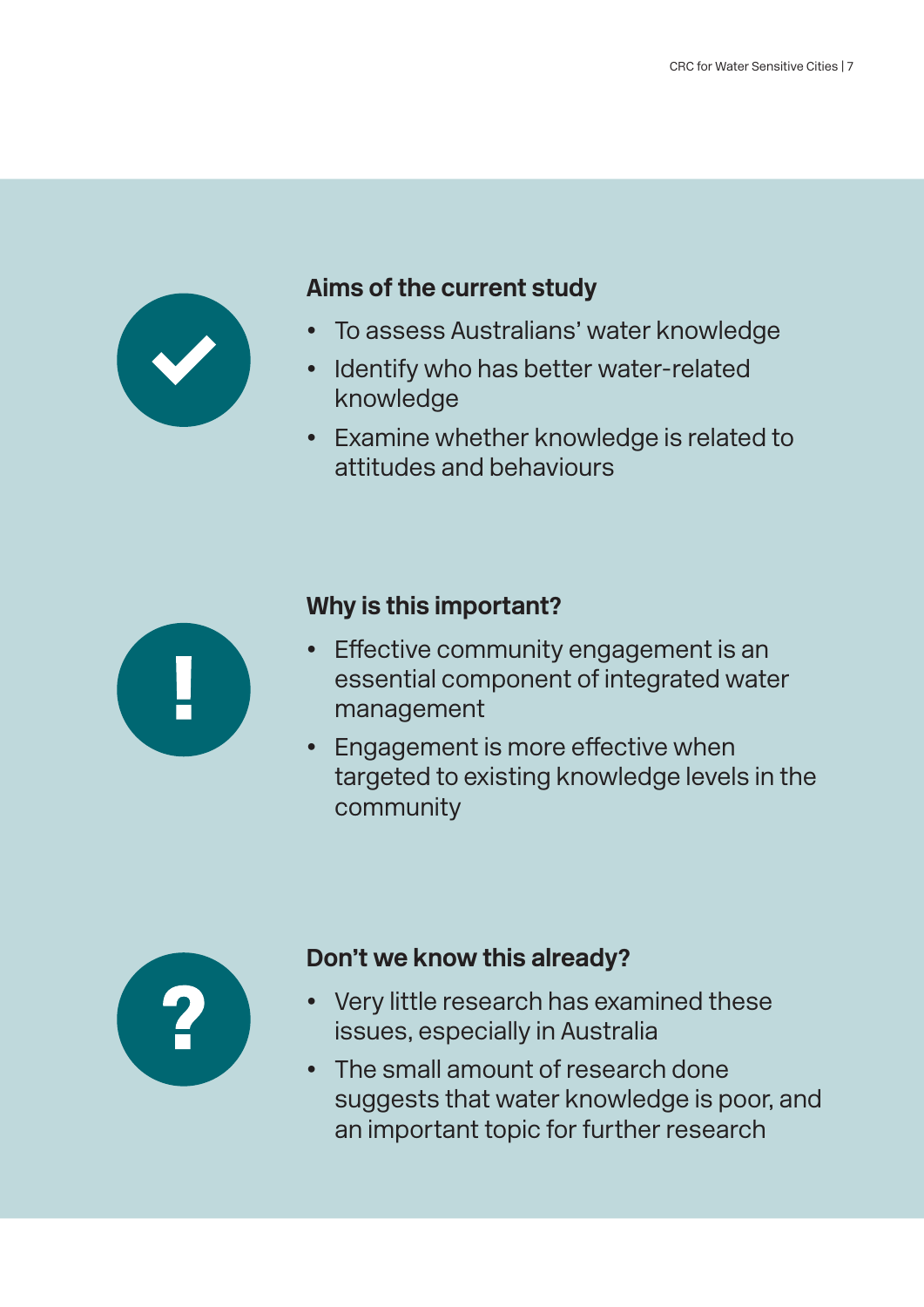# **What we did: National Survey**

## **Who was surveyed?**

A detailed description of the survey methodology and initial descriptive statistics can be found in the report: A National Survey Of Australians' Water Literacy and Water-Related Attitudes (Fielding et al., 2015). A total of 5194 adults living in Australia completed an online survey during February-March 2014. The sample was representative of the Australian population, based on gender, age, education and state of residence. The average age of the sample was 46.9±16.3 years, and half were female (50.9%). The majority of respondents lived in urban centres (69.8%), had qualifications beyond high school (69.1%), and were employed at the time of the survey (54.0%). The most frequently cited ancestry was northwest European (55.5%). Almost half of the sample had at least one parent born overseas (47.7%) and 18.7% spoke a language other than English when at home. The majority of respondents report having lived through water restrictions (81.7%).

#### **What was measured?**

#### **Water-related knowledge**

Fifteen questions asked about influence of household activities on water quality; catchments and the urban water cycle; and water treatment and management. For each respondent, a water knowledge score was calculated based on the number of correct responses to 15 questions about water (Range 0-15).

#### **Characteristics of survey respondents**

Respondents were asked about the following issues:

- *Demographics:* age, sex, education, household income, and current employment status. Postcode was used to classify distance from urban centre (major cities, inner regional, outer regional, remote/very remote) (Australian Bureau of Statistics, 2002).
- *Cultural background:* Aboriginal or Torres Strait Islander heritage, time lived in Australia, ancestry, and whether languages other than English were spoken at home
- *Household characteristics:* number of people living in household, number of children in household; time living at current address; whether their home was rented or owned, and the size of their garden.
- *Information sources:* sources of water-related information received (if any) in the last 6 months
- *Experience:* whether they had experienced water restrictions, and changed their behavior during restrictions
- *Waterway use:* whether they were regular users of waterways for fishing, boating or swimming
- *Life satisfaction:* satisfaction with ten different aspects of life
- *Participation:* the number of community organisations in which they were active
- *Environmental identity:* whether they viewed their household as valuing environmental sustainability

#### **Water-related attitudes and behaviours**

- *Support for alternative water sources:* support for use of recycled water, stormwater, or desalinated water for drinking and non-drinking purposes
- *Support for raingardens:* willingness to support a raingarden on their property or in their street
- *Uptake of water saving devices:* the number of watersaving devices installed in their home
- *Everyday water-saving strategies:* use of everyday watersaving strategies in the home (e.g. fixing leaks quickly, taking shorter showers).
- *Pollution-reduction behaviours:* engagement in everyday pollution reduction behaviours (e.g. preventing animal waste from entering waterways, putting rubbish in the bin, reporting pollution incidents).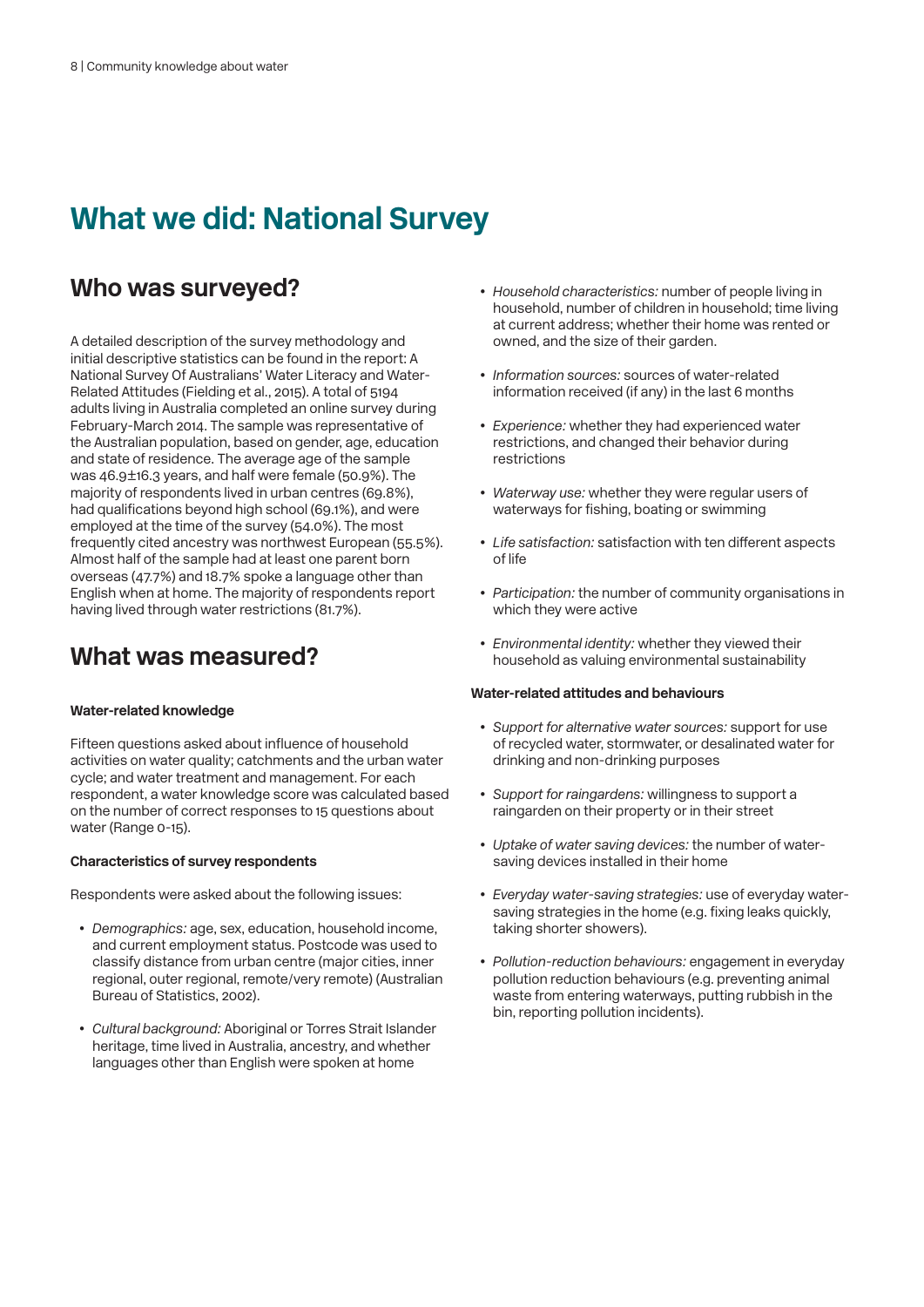**We recruited a representative sample of 5194 adults living in Australia to complete an online survey.**



**Water knowledge score:** the number of correct responses to 15 questions about water management

## **Participant characteristics:**

- Demographics and cultural background
- Household characteristics
- Information sources
- Life experience, satisfaction and participation
- Waterway use
- Environmental identity





## **Water-related attitudes and behaviours:**

- Support for alternative water sources
- Support for raingardens
- Uptake of water-saving devices
- -Use of everyday water-saving behaviours
- Use of pollution-reduction behaviours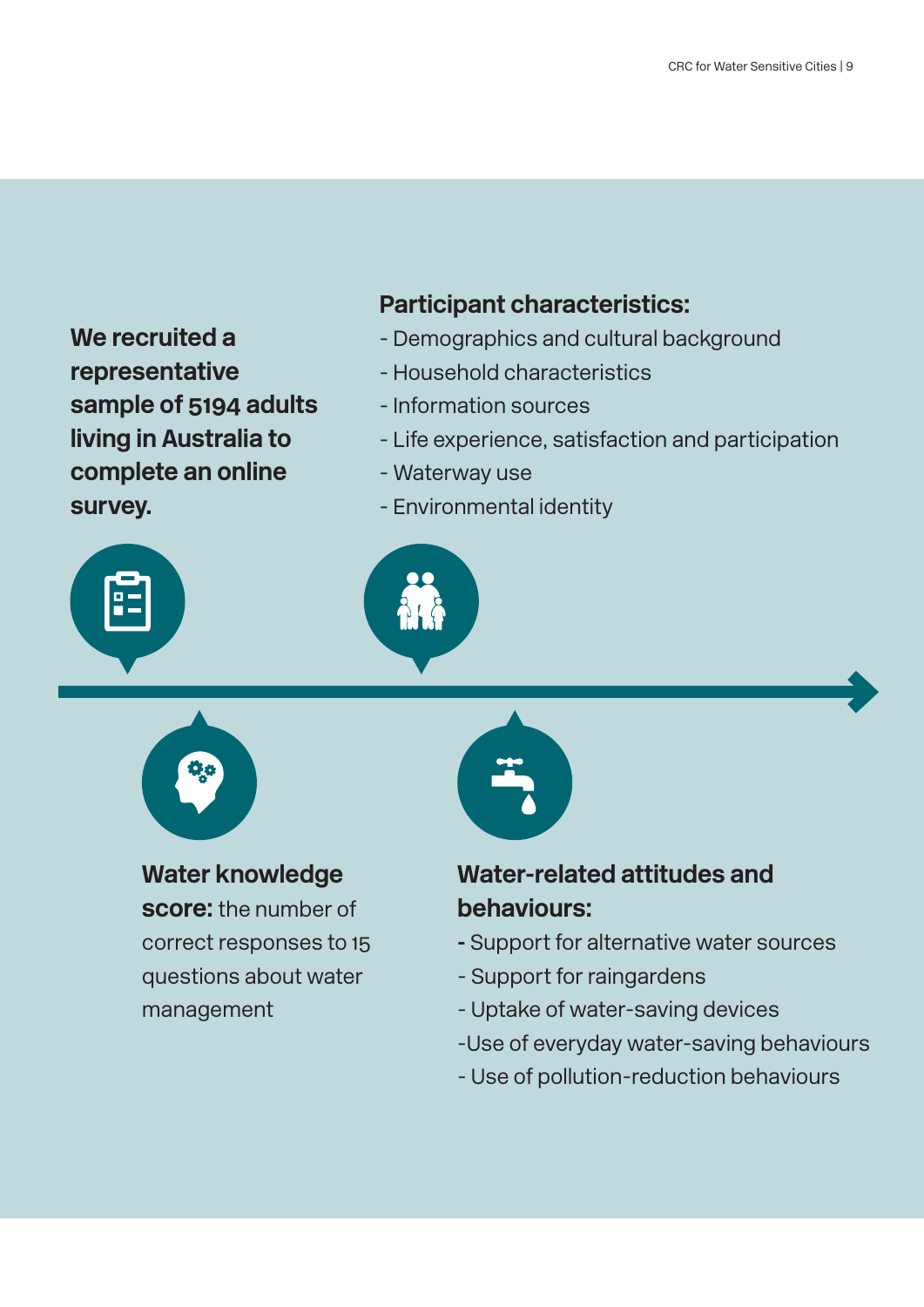#### **How good is water-related knowledge in Australia?**

The overall level of water-related knowledge was low, with only 1 in 5 of respondents correctly answering at least 80% of questions. The average number of questions correctly answered was 7.97 (SD = 3.99; Range 0-15, M = 7.97 equivalent to a score of 53%). Only 1.7% of respondents (n=89) answered all items correctly.

Almost three quarters of respondents knew that household actions can reduce urban water use and influence the health of waterways (Table 1: items 1 and 2), whereas less than one third correctly identified that domestic wastewater is treated prior to entering waterways, urban stormwater is not treated, and that these are carried via different pipes (Table 1: items 13, 14 and 15).

Research shows that information is more likely to be transmitted and retained if it is relevant (Kreuter and Wray, 2003, de Vries et al., 2014). Consistent with this, our findings reveal higher levels of water-related knowledge about issues directly related to household-level behaviours, and lower levels of knowledge about issues that households have little control over. Water supply and treatment systems are often 'invisible' to households (Cockerill, 2010) and may be perceived as not relevant (Mankad et al., 2010).

#### *Table 1. Knowledge statements*

| <b>Knowledge statements</b>                                                                                                  | % correct (n) |
|------------------------------------------------------------------------------------------------------------------------------|---------------|
| 1. Water conservation actions by householders can significantly reduce the amount of water used in<br>urban areas            | 74.3% (3860)  |
| 2. What individual residents do in their home and garden has consequences for the health of<br>waterways and coastal bays    | 72.5% (3767)  |
| 3. Waterways can be damaged by stormwater flows                                                                              | 68.6% (3563)  |
| 4. Planting native plants along a waterway's bank improves the health of waterways                                           | 68.2% (3540)  |
| 5. The fertilizers that individual householders use in their garden can have a negative impact on the<br>health of waterways | 67.7% (3514)  |
| 6. Soil erosion from urban areas does not affect the health of waterways                                                     | 61.1% (3175)  |
| 7. The pesticides that individual householders use in their garden have no negative impact on the<br>health of waterways     | 59.3% (3078)  |
| 8. I know where my household drinking water comes from (e.g., dam, groundwater, desalinated water<br>etc.)                   | 56.2% (2920)  |
| 9. Waterways can cope easily with large amounts of sediment (i.e. eroded soil suspended in the water)                        | 54.0% (2805)  |
| 10. A catchment is the total land area draining to a specific waterway                                                       | 45.9% (2386)  |
| 11. The amount of water available for use is finite                                                                          | 40.7% (2116)  |
| 12. I know what catchment my household is part of                                                                            | 38.7% (2009)  |
| 13. Stormwater from roofs and roads is treated to remove pollutants before entering the waterways                            | 32.0% (1663)  |
| 14. Domestic wastewater and stormwater are carried through the same pipes                                                    | 30.3% (1571)  |
| 15. Wastewater from domestic bathrooms and laundries receives little or no treatment before entering<br>waterways            | 27.5% (1425)  |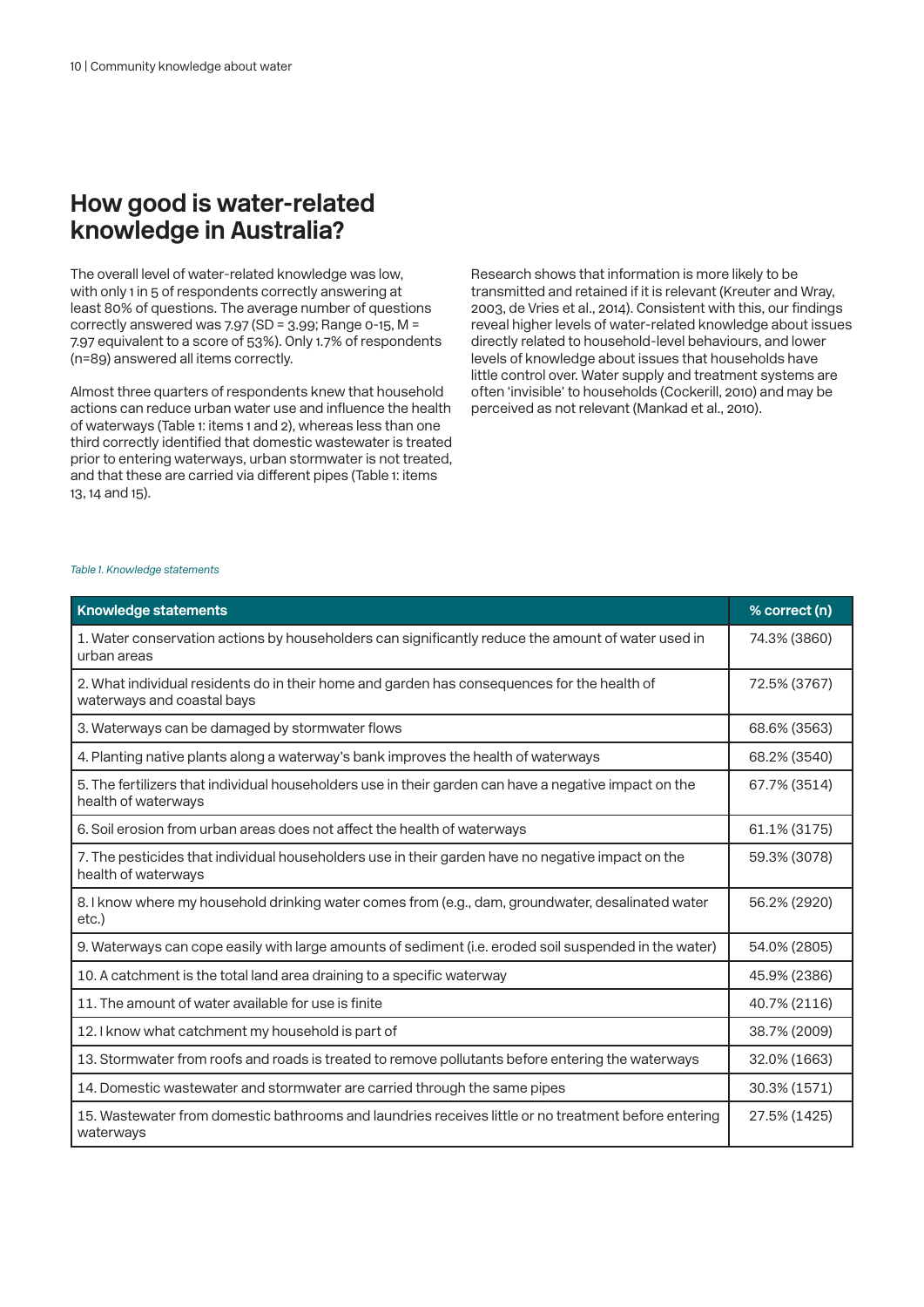

# **Where do people get information**

The most commonly cited sources of water-related information were water utility bills (26.0%), television (24.4%) and newspapers (18.3%) (Table 2). More than half the sample (51.3%) reported no exposure to water-related information in the previous six months.

*Table 2. Information sources*

**about water?** 

**knowledge?**

| <b>Information sources</b>  | % (n)         |
|-----------------------------|---------------|
| Water utility bill          | 26.0% (1348)  |
| Television                  | 24.4% (1266)  |
| <b>Newspapers</b>           | 18.3% (950)   |
| Water utility newsletter    | 12.7% (658)   |
| Radio                       | 10.0% (521)   |
| Local government newsletter | $9.0\%$ (465) |
| Online news                 | 7.9% (410)    |
| Water utility website       | 6.6% (341)    |
| Social media                | 2.7% (138)    |
| No information about water  | 51.3% (2665)  |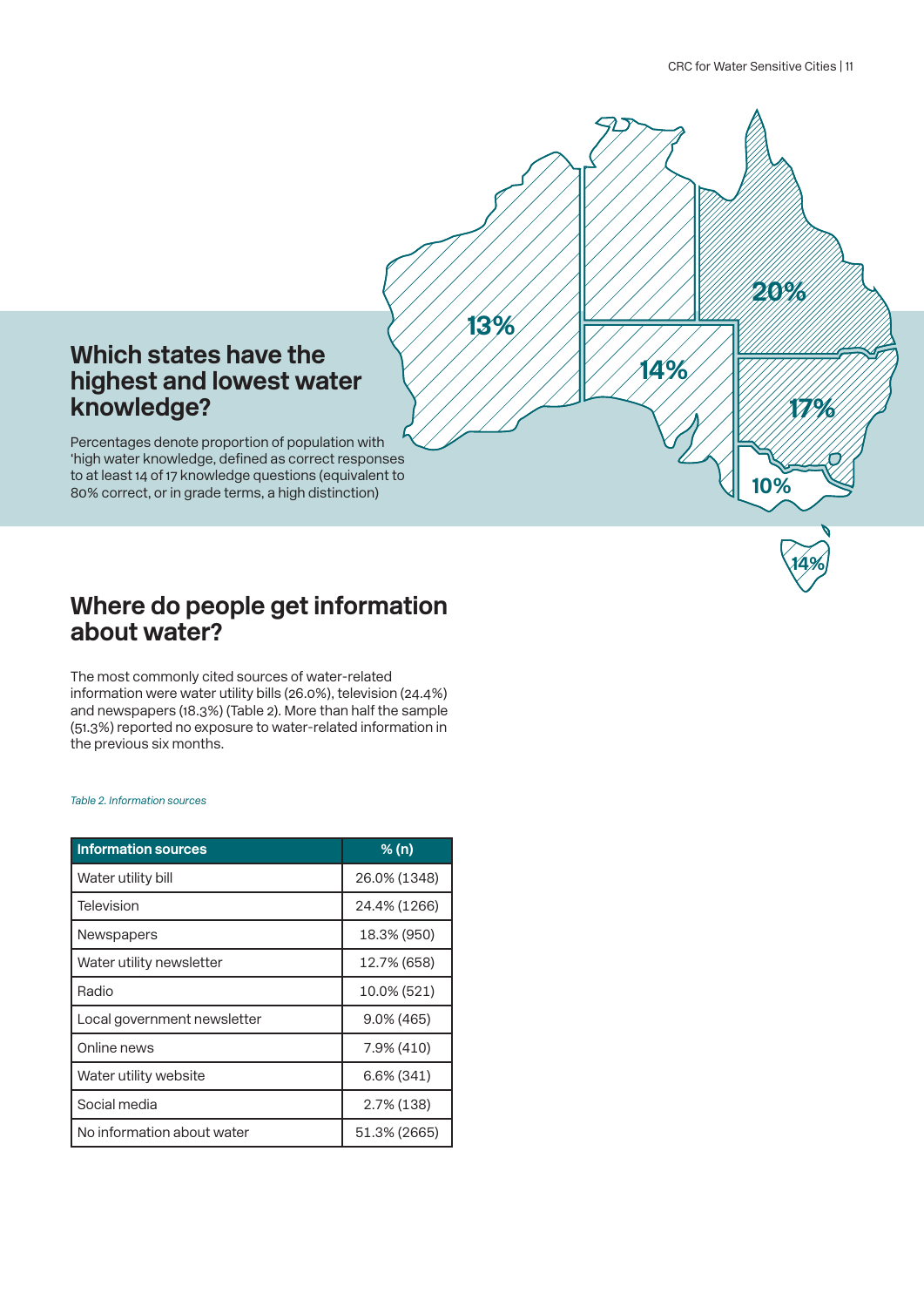## **What factors influence knowledge?**

Statistical modelling shows that water-related knowledge was significantly associated with a range of respondent characteristics (Dean et al., 2015). Knowledge was higher in males, in older respondents, in those with higher household income, in those with a post-school qualification, in those who were currently studying, and those living in non-urban areas. Water-related knowledge also varied by ethnicity and longer duration of living in Australia. Having a northwest European Ancestry was associated with greater knowledge; having at least one parent born outside Australia or speaking a language other than English at home were associated with lower water-related knowledge.

Positive associations were also found between waterrelated knowledge and garden size, experience of water restrictions, household environmental identity, life satisfaction and regular waterway use for swimming. Higher levels of water-related knowledge was also associated with receiving recent water-related information in newsletters from water utilities or local government. Respondents reporting no exposure to any water information in the previous six months exhibited poorer water-related knowledge.

These findings suggest that a range of life experiences – such as experience of water restrictions, managing a garden, living in Australia, or being older – can contribute to water-related knowledge. These experiences may create opportunities to learn about water and apply knowledge, or it might improve the retention of water-related information by making it more relevant. Many people reported no exposure to information, and this was associated with poorer knowledge. This highlights the potential to target these groups in information campaigns. The findings described above are summarised in the following figure.

## **Who should we target for improving water-related knowledge?**









Lower education Younger people Urban residents Lower income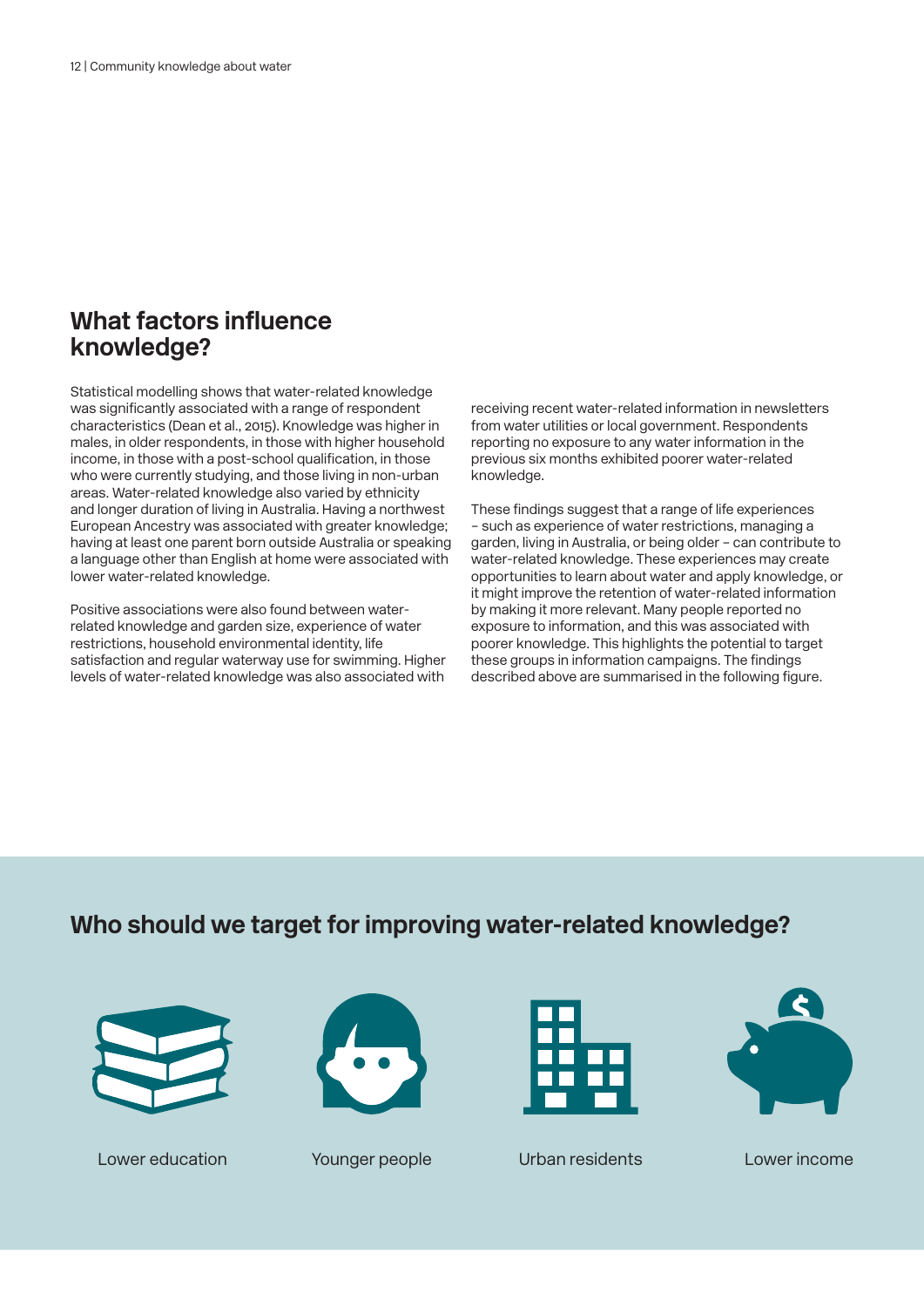





Women Language other than English at home



Less time in Australia or a parent born outside Australia



No gardens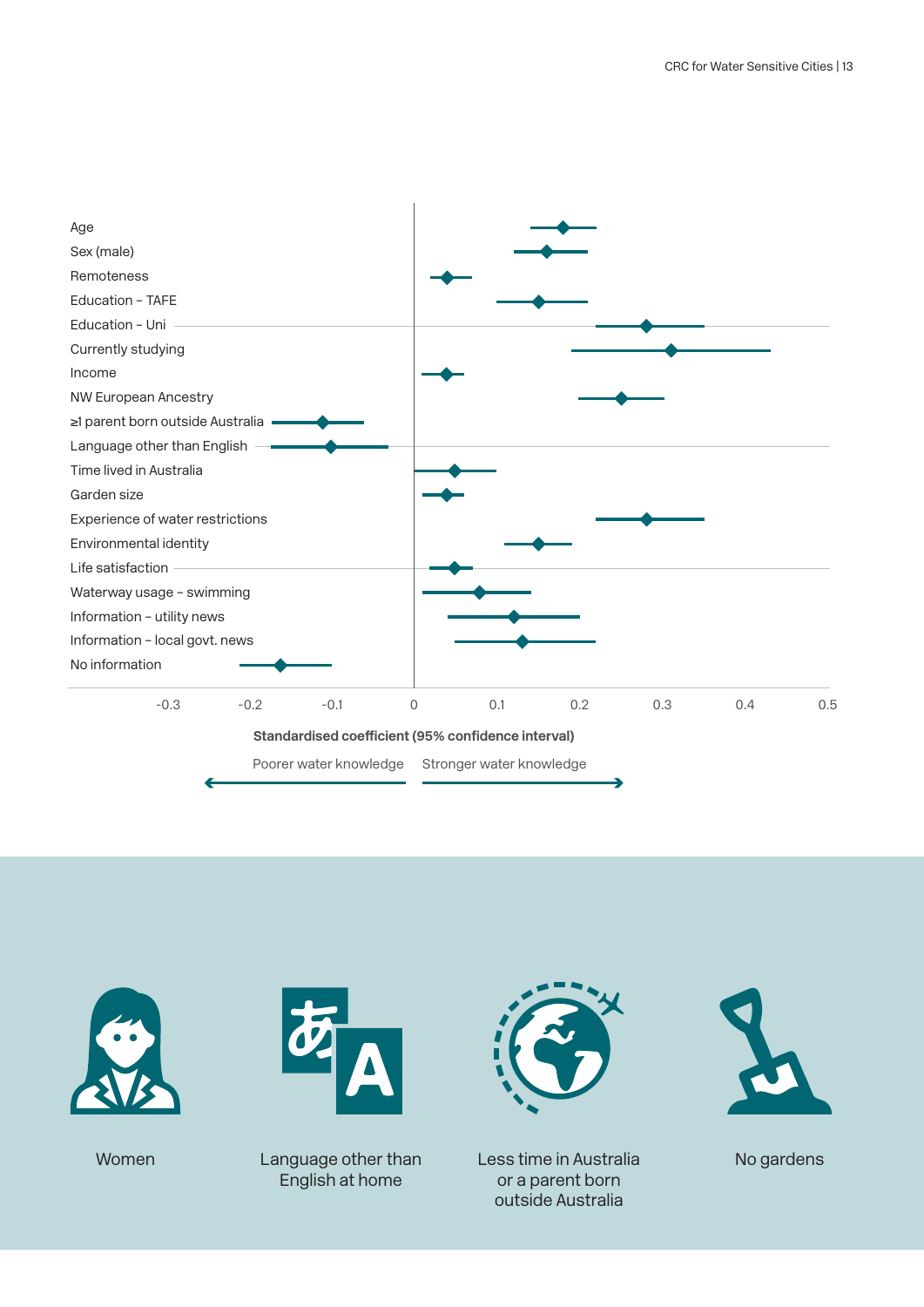#### **Does knowledge influence water-related attitudes and behaviors?**

Statistical analysis tested five models examining the relationship between water-related knowledge and attitudes and behaviours. Water-related knowledge was significantly and positively associated with:

- support for alternative water sources
- support for raingardens
- use of everyday water-saving strategies
- uptake of water-saving devices
- pollution-reduction behaviours

All analyses controlled for household environmental identity, experience of water restrictions, and experience of changing behaviour during restrictions.

These findings reinforce the importance of knowledge as a necessary ingredient contributing to policy support or behaviour change. Knowledge has been shown in past research to be a 'necessary but not sufficient' factor for behaviour change, with many other factors such as values, social norms, or cost also influencing behaviour (Kaiser and Fuhrer, 2003, van der Linden, 2015).

#### **How might knowledge influence attitudes and behaviours?**

There are many potential pathways between knowledge and changes in attitudes or behaviour. Knowledge may raise awareness of the importance of an issue, and encourage someone to care about the issue. Knowledge can also facilitate effective information processing or promote additional information seeking, which in turn, continues to enhance knowledge acquisition and literacy (Stanovich and Cunningham, 1993, Suka et al., 2015). However, this is not the only way that knowledge may have an influence.

For example, someone with poor water-related knowledge may:

- avoid seeking advice about water-related issues due to embarrassment, poor issue awareness or not knowing what to ask
- have difficulty processing new information about water, which may limit the effectiveness of information initiatives
- avoid informal conversations about water with friends or colleagues, limiting the potential for informal information sharing or activating social norms about water use (Paasche-Orlow and Wolf, 2007)

Knowledge about how to act (procedural knowledge) may have a stronger influence on environmental behaviour than general awareness (declarative knowledge) (van der Linden, 2015, Kaiser and Fuhrer, 2003). The concept of water literacy – with its focus on processing information, acquiring knowledge and applying knowledge to decisions – allows us to recognise the importance of different types of knowledge and the importance of life experience in acquiring and retaining knowledge (Kaiser and Fuhrer, 2003, von Wagner et al., 2009).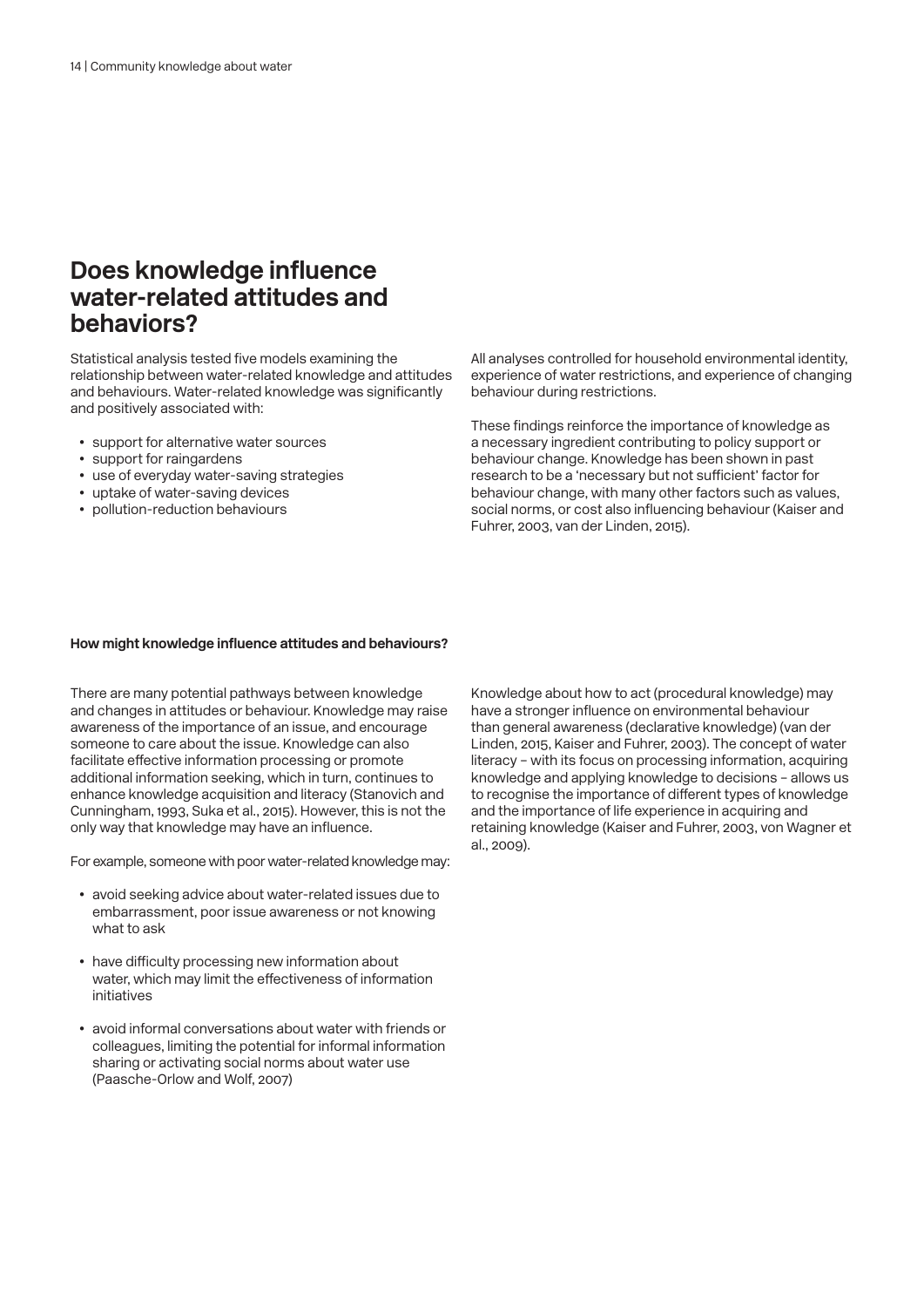#### **Higher water-related knowledge is associated with water-sensitive attitudes and behaviours**



Greater support for raingardens



Higher uptake of water-saving devices



Greater use of everyday



water-saving strategies Greater engagement in pollution reduction behaviours



Greater support for alternative water sources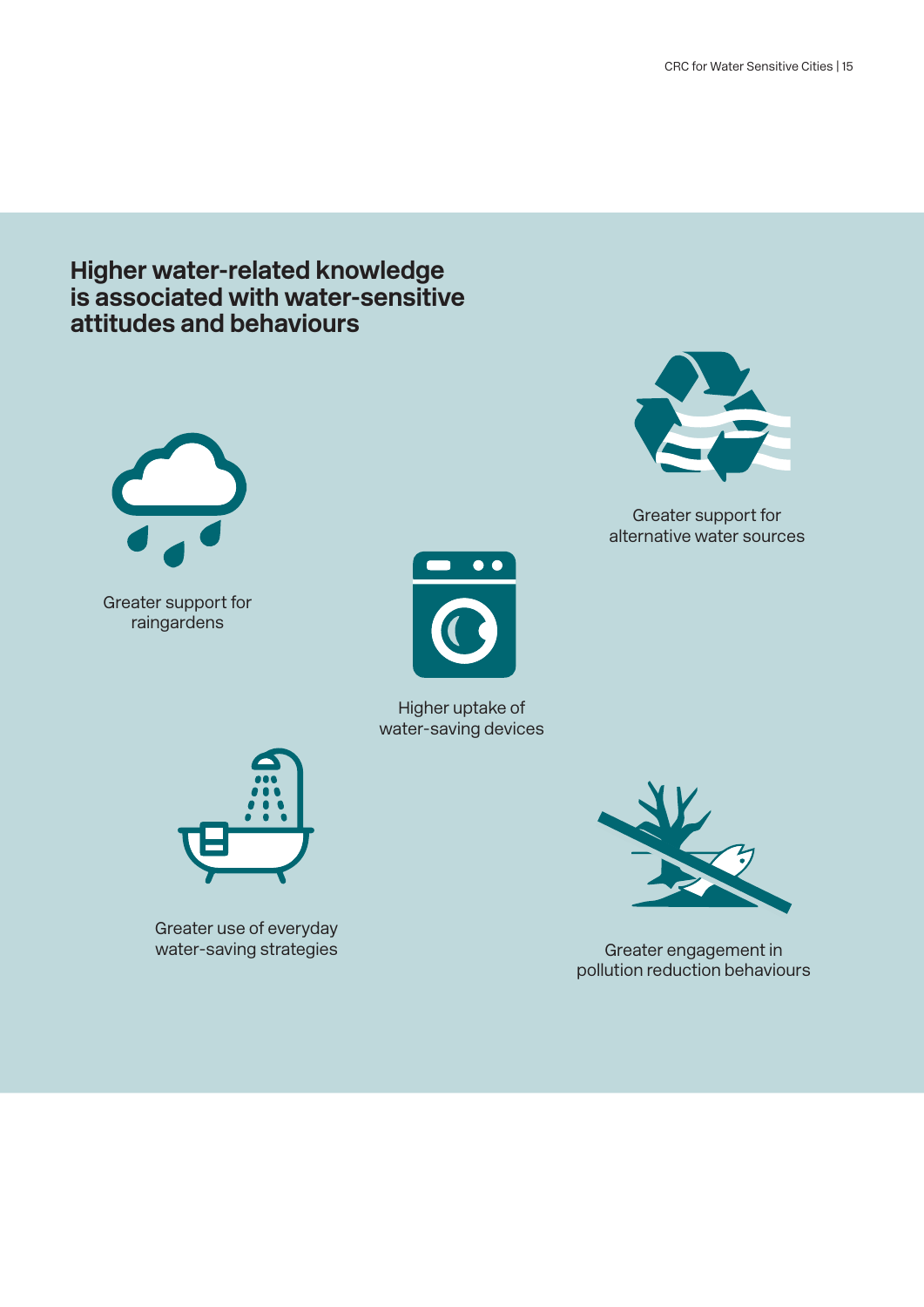# **Extending our understanding of community perceptions using Focus Groups**

To extend our understanding of community knowledge and perceptions about water, we conducted a series of focus groups. These focus groups contained discussions about perceptions of water and stormwater, and knowledge about diverse management practices to mitigate stormwater pollution.

## **Who participated?**

We ran these focus groups in Brisbane, Townsville, Melbourne, Bendigo, Perth and Geraldton. Community members, with a representative mix of genders, ages and incomes were recruited via a social research company. We recruited 6-8 participants for each focus group, with 40 participants in total; each focus group discussion lasted 90 minutes.

### **What comes to mind when you think of water?**

To begin the focus groups, participants were asked "what comes to mind when you think about water?". The responses reflected four key functional areas provided by water:

• *Drinking:* many of the responses reflected an emphasis on drinking water, with individual responses being *"well, you drink it", "drinking – I love water"*, or *"drinking from the tap".*

- *Water in the home:* water practices in the home are a core part of our lives, providing what has been termed the 'three Cs' of water practices – cleanliness, comfort, and convenience (Shove, 2003). This was reflected in many of the responses, such as *"warm showers in winter"*, *"long showers"*, and *"keeping cool"*.
- *Recreational activities and spaces:* a strong emphasis for all respondents related to the use of water for swimming, in either natural or man-made facilities. Responses included *"beaches and oceans", "swimming in the sea"*  and *"swimming pools… chlorine"*. Gardens and outdoor spaces were also reflected, with responses including *"watering the garden", "my beautiful garden"* and "*fountains"*. In some cases, these examples had a social focus, such as *"being in the spa with my grandchildren"*, whereas others had an aesthetic focus, with responses such as *"just blue, the blue sea"* or *"greenness"*. The desirability of proximity to ocean landscapes was reflected in comments such as *"it's too far away!"*
- *Essential resource:* many responses reflected that water is an essential resource, with adjectives such as *"essential"*, *"precious"* or phrases such as *"it's everything – you can't live without it"*, and *"we need it, it is a giver of life"*.

Other less frequent responses included 'wastage', 'dripping taps', and only one respondent mentioned rain.

## **What comes to mind when you think about water?**

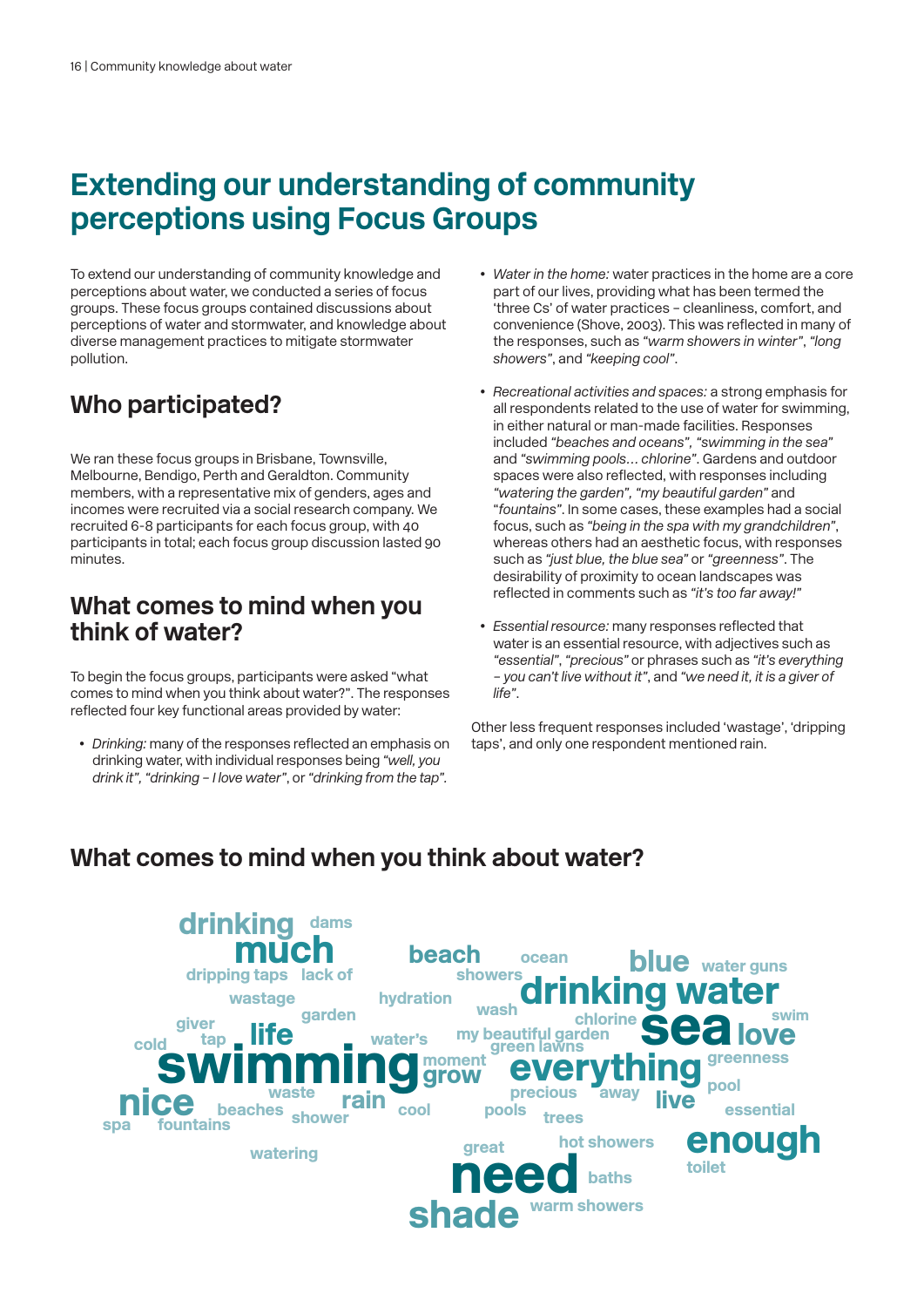## **Community perceptions about stormwater**

Participants were then asked what came to mind when they were presented with the word 'stormwater'.

By far the most frequent responses were related to excess water, and flooding. Almost two thirds of participants reported either 'flooding', flash flooding', 'water from the sky', or pointed towards the impacts of flooding, with descriptions such as 'full gutters', 'overflowing pipes', 'blocked pipes', 'drains', water down the street' and 'leaks'.

Three participants referred to stormwater as a potential resource that could be harvested, with comments such as *"wastage, its just water that could be collected… it could be captured or something"*, or *"an opportunity for our catchments, for our dams to catch up on water"*.

Unprompted, only six of the 40 participants considered water quality issues with stormwater. Of these a number referred to potential contaminants, with comments such as *"I think of sewage build up"*, or *"don't' drink the stormwater!"*, whereas one highlighted flooding impacts on waterways - *"that silt in Moreton Bay after the flooding"*. Two participants linked stormwater with the potential for other types of pollution, with comments such as *"I just think of all that crap that gets washed into the river"*. Interestingly, one participant associated stormwater with pure water: *"I think not polluted, I mean, it's pure water… to me, rainwater is pure"*.

During discussions about stormwater, a number of participants indicated awareness that *"what goes in drains ends up in rivers"* and *"everything ends up in the sea eventually"*, with one participant stating that *"a lot of stormwater just ends up in the street"*.

#### **Discussing community knowledge about stormwater**

Participants were presented with a definition of stormwater that included the issue of urban stormwater pollution affecting waterways. The groups then discussed community knowledge about these issues.

Overall, most participants agreed that there was limited awareness about stormwater in the community. For example, on participant stated *"I don't know much about it, and I wouldn't say any of my friends would know anything about stormwater"*

*"I don't think people are too conscious of it… I certainly don't think of pollution when I think of stormwater and run-off from stormwater. I definitely don't, never really thought of it in that way"*

*"I didn't realise that stormwater washed all the rubbish out to sea, I thought it just cleaned everything up, you know, not that it did any harm"*

Much of the discussion focused on the lack of visibility of stormwater pollution – that people were not aware of this issue because they could not see the impacts, or they were not in close proximity to the impacts. For example, one participant stated: *"not here, we're not close to the ocean, major rivers …we're not close enough to it"*

*"There is no big river here, so people go, 'oh, its not an issue"*

*"We don't see, to a large extent, where our stormwater goes"*

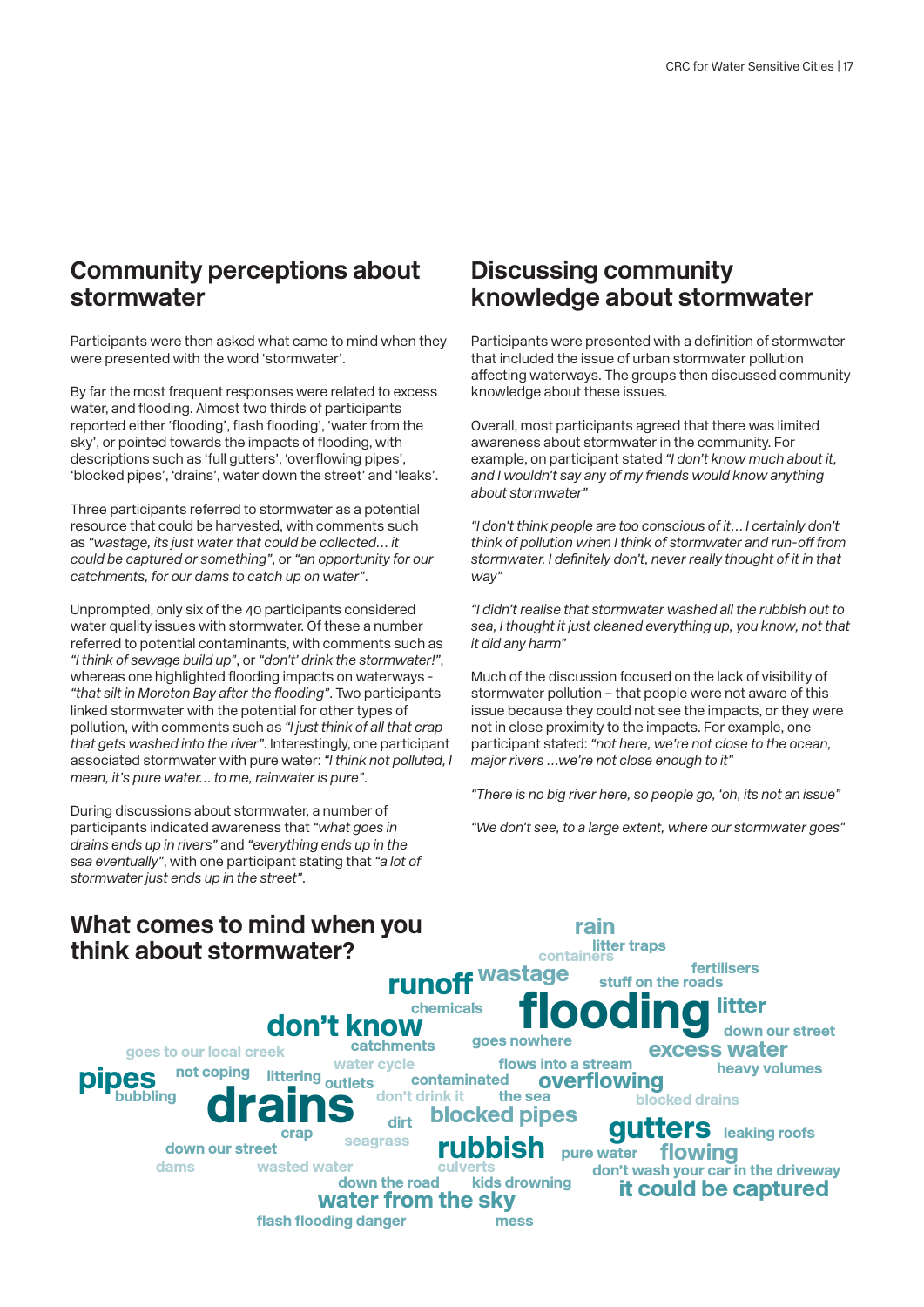#### **Individual actions to manage stormwater pollution**

The discussion then focused on different actions that individuals could take to reduce stormwater pollution or the negative impacts of pollution on waterways. Some respondents could identify certain practices, such as *"don't wash your car with detergent in it and that sort of stuff…"*. Most of the suggested actions related to visible litter, with suggestions including: *"put your cigarette butts in the bin"*, *"don't chuck rubbish out the bloody car windows"*, or *"make sure your property is clear of debris"*. Some participants identified water demand reduction strategies, such as *"don't let your hose run while washing the car"*, or *"don't leave the tap on while brushing"*. Overall, participants indicated limited knowledge about actions that could reduce stormwater pollution, with comments such as:

*"…but when you say, 'how can we manage stormwater', I'm kind of like 'well, its rain, you can't really stop it'"*

*"First off, I think yeah, the care factor is pretty low for stormwater, it's not high on my list of concerns. Secondly, I wouldn't know what to do"*

Participants were provided with a list of potential practices that could reduce stormwater pollution, such as reducing concrete or hard surfaces, covering loose soil, ensuring cars are serviced regularly to prevent leaks, or disposing of oils and paints properly.

Many responses indicated that participants liked these suggestions, with responses such as *"these are common sense", "good advice, yeah"* and *"If someone presented these to me like that, I would do as many of those that I could they're all relatively easy and sensible things to do."*

Some of the discussion continued on the topic of whether people knew that these types of practices could reduce stormwater pollution. Some participants thought that most people would know these things, with comments such as: *"I think most of the people I know would be aware, they're fairly aware…"* or *"I think my friends would understand… and they probably would do most of this"*

 In contrast, others indicated that knowledge about these actions was low:

 *"I wouldn't think of planting trees to stop stormwater pollution…that wouldn't spring to mind…"*

*"Yeah, I never thought of a few things on here…"* 

*"The one about notifying council if stormwater drains are blocked, I suppose it's not something I would, I've actually considered... I'd just go out there and "oh, the stupid drains are blocked"*

Relevance was also a key issue for some participants, for example:

*"It might not be something that applies to everyone…. If it was like 'Don't use pesticides', well, I'm not using any pesticides …"*

*"For me, that's a bit tricky to relate to because I'm in an apartment with a very small courtyard"*

#### **Perceptions of water sensitive urban design**

Participants were presented with a range of water sensitive urban design initiatives that could contribute to management of stormwater pollution. The examples included: raingardens, bioretention treatment wetlands, porous paving, and swales.



*"Raingardens in parks absorb water and filter out pollutants."*



*"Wetlands absorb water, reduce run-off and filter out pollutants."*

Examples of water sensitive urban design provided to participants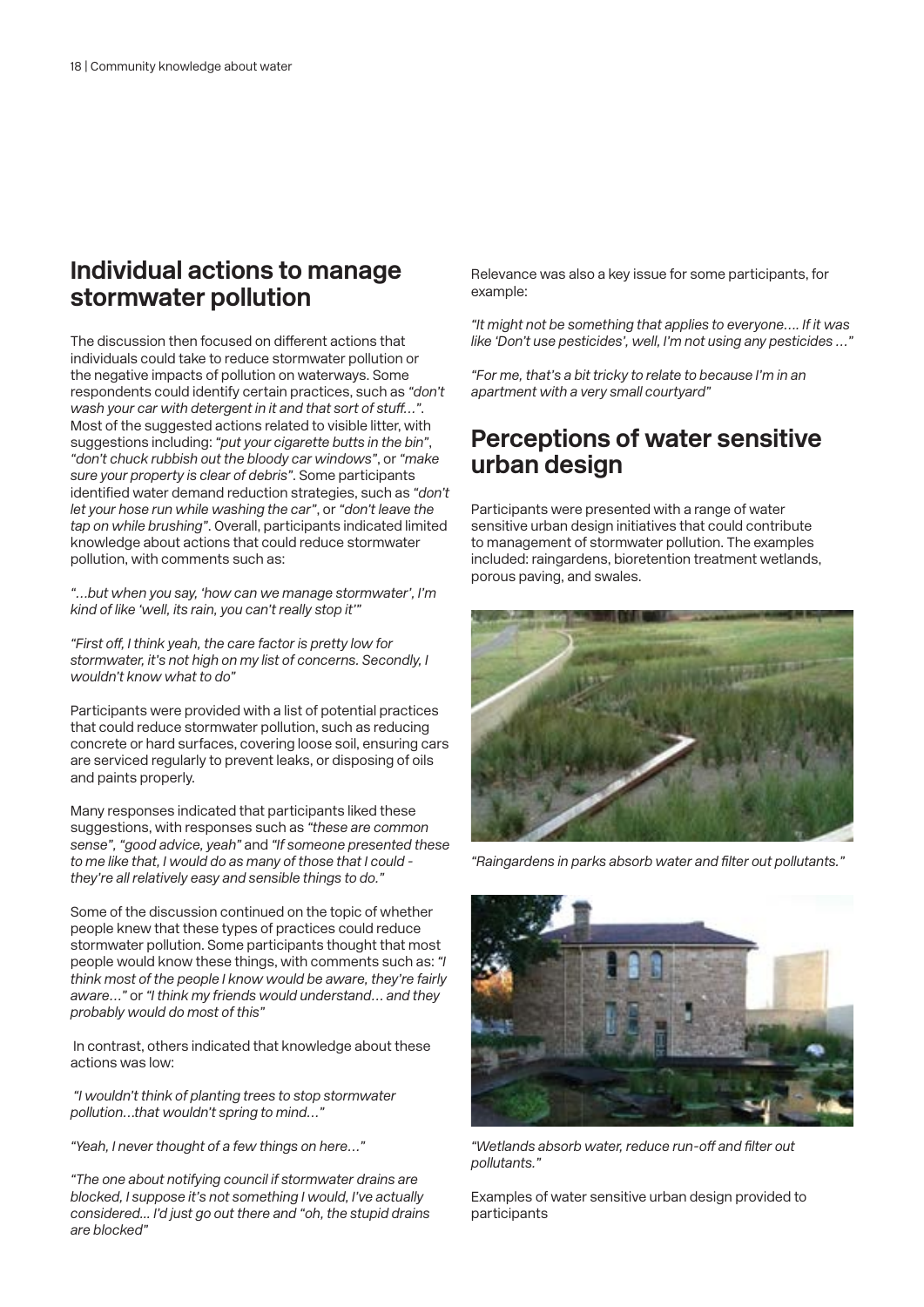The groups consistently reported knowing very little about these types of design options. Many participants were curious about how they work and the nature of the benefit provided. Some participants raised concerns about cost or perceived effectiveness and expressed the need for more information and understanding:

*"It sounds great, but we don't know what it is…"*

*"I don't think it would hurt to have some signage 'Look, this is what we're doing, and this is what it does, and this is why'…"*

Many participants reinforced the need to be able to 'see' the benefit that these initiatives generate, especially compared to other local government activities:

*"... you can actually see the things we want the councils to do, like in an extra zebra crossing… they're all tangible things you can physically see, touch, and feel. This (stormwater management strategies) has got a long term benefit but nothing you can see"*

## **Role for education**

#### **Pros and cons of educational initiatives**

During a discussion about the merits of educational initiatives about stormwater pollution, most participants indicated that education would be useful.

*"I think there needs to be a bit more awareness about it, because you don't see or hear too much about it"*

*However, not everyone agreed, with one participant stating: "to be honest with you, I think it would be money wasted if they try to get the community involved… because we don't know. No-one on this table knows, and nobody out there knows that much about stormwater pollution…"*

#### **Demonstrating impact**

One of the strong messages emerging from this discussion related to the need for education to not only explain stormwater pollution, but to provide a strong rationale for different actions and information about their effectiveness.

*"I think its an education thing … no one would realise that stormwater was a big problem. It's not highlighted, it's not mentioned … we're not environmental scientists or anything like that"*

 *"I think there is a real value in education… it would be really interesting to show people how much rubbish builds up in a given week…"*

*"I would be interested to see what sort of stats, and what sort of chemicals are actually going into the environment … things that explains what's happening… I'd be interested to know"*

 *"…saying "well, this is why I'm asking you to do it" would be a stronger message than just 'Don't do it' … you want to know the impact …"*

*"If they're saying 'wash your car on the lawn'… explain why…"* 

*"Show the difference we can make"*

In particular, many participants questioned whether individuals could make a difference to stormwater pollution, and indicated that it would be useful to demonstrate collective impacts of various actions:

Whatever I do is not going to have an effect… they need to demonstrate that it's not just you. We're trying to get, you know, 1.5 million people doing the same thing… well, what's the point if the neighbours keep doing it?

If you focus saying how each little individual's effort contribute to that effect, not how my individual effort is going to have that consequence.

#### **Who should education target?**

Overall, participants had strong views about which social groups knew more or less about stormwater pollution. The main issue discussed was age. Some older participants considered that young people would be more informed about stormwater, because younger people knew more about environmental issues. For example, one participant stated: *"I think the younger you are, the more aware of what type of pollution affects – because it's part of the curriculum…"*. However, other participants, especially parents of teenagers, or the youngest participants disagreed, with responses including:

*"The younger generation don't know this… my kids would go 'huh'?"*

*"Yeah, being a teen, people would have no interest in this whatsoever"*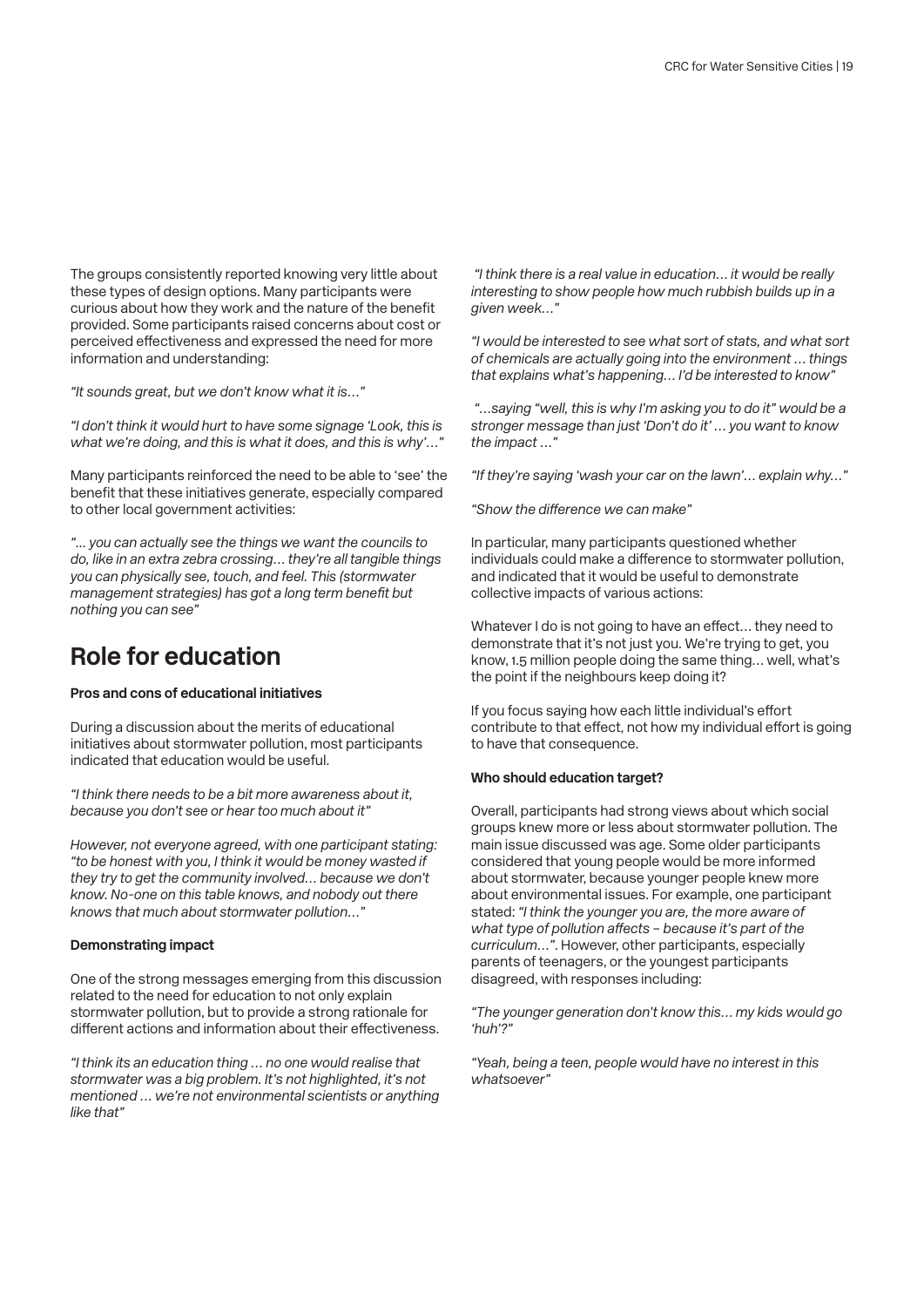# **Summary**

The two studies presented here provide important contributions to our understanding of water-related knowledge in the community.

Findings from the National Survey are the first to comprehensively examine water-related knowledge, its determinants, and its impacts, among a nationally representative sample. Our findings identify strengths and weaknesses in the Australians' knowledge about water-related issues, and a range of demographic and psychosocial factors associated with this knowledge. These findings provide a basis for information and education campaigns targeting either:

- i) content areas of poor water-related knowledge, such as issues related to wastewater and stormwater treatment
- ii) demographic subgroups with poorer levels of waterrelated knowledge, such as younger women and individuals who do not speak English in the home, or
- iii) population subgroups who are not accessing suitable sources of water information.

Importantly, water-related knowledge was associated with diverse water-related attitudes and behaviours.

Findings from our focus groups indicate that community perceptions associated stormwater with flooding and drainage issues, rather than pollution and waterway health. Once informed about different practices to manage stormwater pollution, participants shared positive attitudes about many pollution reduction initiatives, Participants stressed the importance of building awareness about the effectiveness of different behavioural options to reduce pollution.

#### **Implications for practice**

These findings have a number of practical implications for water practitioners and information providers. It is important to recognise that knowledge is not binary, but varies in depth and breadth across issues: individuals may be well informed on some water issues, but poorly informed on others. When planning community engagement or education initiatives, it is important not to assume pre-existing knowledge, and to make information relevant for the target group.

Poor understanding of words like 'catchment' and 'stormwater' are a reminder to minimise the use of jargon and technical terms when engaging with communities. For example, use of the word stormwater will create images of flooding for most communities members. If we need community members to consider pollution-related issues, this will need to be made explicit.

Identifying factors associated with poorer water-related knowledge may facilitate better targeting of certain community sub-groups for information or engagementfocused campaigns. It is unclear whether solely focusing on knowledge improvements would translate into increased uptake of water conservation or pollution-reduction behaviours in these groups. Although knowledge and literacy can be cultivated (Nutbeam, 2008, Baker, 2006), it is likely that certain target groups will require more intensive interventions to change existing attitudes and behaviours.

#### **Where to next?**

These findings will inform ongoing research exploring effective ways to communicate about water management issues to the community, and identify strategies to engage communities in water management.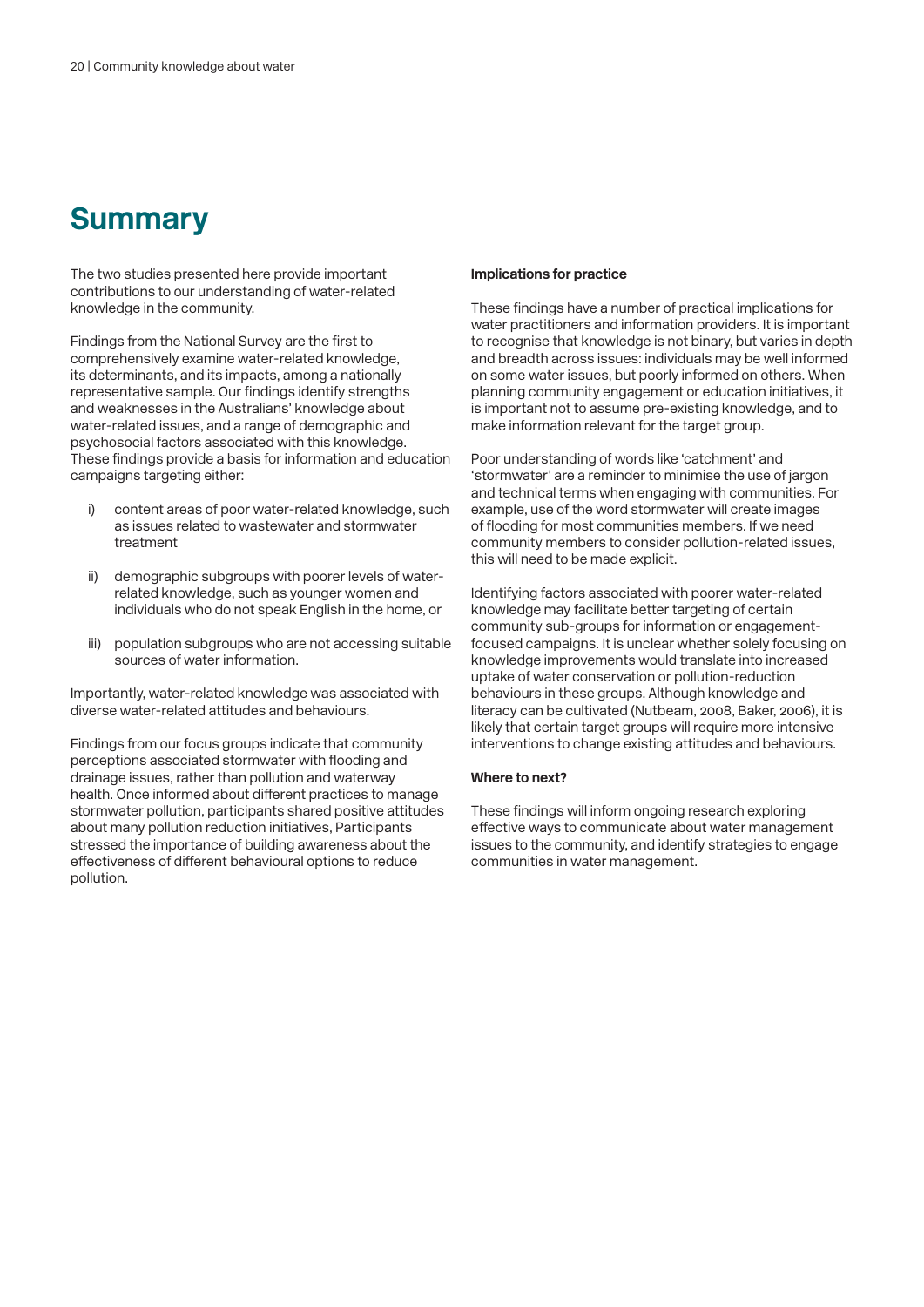## **References**

Australian Bureau Of Statistics (2002). Australian Standard Geographical Classification (Asgc) 2002. . Abs Cat. No. 1216.0. Canberra: Abs.

Australian Water Association (2010). Attitudes Towards Water In The Australian Community. Summary Report. Australian Water Association.

Baggett, S., Jefferson, B. & Jeffrey, P. (2008). Just How Different Are Stakeholder Group Opinions On Water Management Issues? Desalination, 218, 132-141.

Baker, D. W. (2006). The Meaning And The Measure Of Health Literacy. Journal Of General Internal Medicine, 21, 878-883.

Bo, A., Friis, K., Osborne, R. H. & Maindal, H. T. (2014). National Indicators Of Health Literacy: Ability To Understand Health Information And To Engage Actively With Healthcare Providers - A Population-Based Survey Among Danish Adults. Bmc Public Health, 14.

Brown, R. R., Keath, N. & Wong, T. H. (2009). Urban Water Management In Cities: Historical, Current And Future Regimes. Water Sci Technol, 59, 847-55.

Buhr, K. & Wibeck, V. (2014). Communication Approaches For Carbon Capture And Storage: Underlying Assumptions Of Limited Versus Extensive Public Engagement. Energy Research & Social Science, 3, 5-12.

Cockerill, K. 2010. Communicating How Water Works: Results From A Community Water Education Program. Journal Of Environmental Education, 41, 151-164.

Daugs, D. R. & Israelsen, C. E. (1984). A Philosophy And Framework For Water Education. Water International, 9, 84- 89.

De Vries, G., Terwel, B. W. & Ellemers, N. (2014). Spare The Details, Share The Relevance: The Dilution Effect In Communications About Carbon Dioxide Capture And Storage. Journal Of Environmental Psychology, 38, 116-123.

Dean, A. J., Fielding, K. S. & Newton, F. (2015). Knowledge About Water: Who Has Better Knowledge And Is This Associated With Water-Related Attitudes And Behaviors? Currently Under Review, Please Contact The Authors For More Information.

Department Of Sustainability, E., Water, Population And Communities (2012). National Water Knowledge And Research Platform - September 2012. Commonwealth Of Australia.

Fielding, K., Karnadewi, F., Newton, F. & Mitchell, E. (2015). A National Survey Of Australians' Water Literacy And Water-Related Attitudes. Melbourne, Australia: Cooperative Research Centre For Water Sensitive Cities.

Fielding, K. S. & Roiko, A. H. 2014. Providing Information Promotes Greater Public Support For Potable Recycled Water. Water Research, 61, 86-96.

Giacalone, K. M. C., Mobley, C., Sawyer, C., Witte, J. & Edison, G. (2010). Survey Says: Implications Of A Public Perception Survey On Stormwater Education Programming. Jounal Of Contemporary Water Research & Education, 146, 92-102.

Hoppe, K. N.D. The General Public: Who Are They And What Do They Think? [Online]. Cfpub.Epa.Gov/Npstbx/Files/ Mainegeneral.Pdf: Maine Department Of Environmental Protection. Accessed 6 May 2015].

James, A., Kelly, D., Brown, A. & Laffan, W. (2010). Behaviours And Attitudes Towards Waterways In South East Queensland: Report Prepared For South East Queensland Healthy Waterways Partnership. Brisbane: Institute For Social Science Research, University Of Queensland.

Kaiser, F. G. & Fuhrer, U. (2003). Ecological Behavior's Dependency On Different Forms Of Knowledge. Applied Psychology-An International Review-Psychologie Appliquee-Revue Internationale, 52, 598-613.

Kreuter, M. W. & Wray, R. J. (2003). Tailored And Targeted Health Communication: Strategies For Enhancing Information Relevance. Am J Health Behav, 27 Suppl 3, S227- 32.

Mankad, A., Tucker, D., Tapsuwan, S. & Greenhill, M. P. (2010). Qualitative Exploration Of Beliefs, Values And Knowledge Associated With Decentralised Water Supplies In South East Queensland Communities. Urban Water Security Research Alliance Technical Report No. 25. Csiro Sustainable Ecosystems.

Marks, J. S. & Zadoroznyj, M. (2005). Managing Sustainable Urban Water Reuse: Structural Context And Cultures Of Trust. Society & Natural Resources, 18, 557-572.

Marlow, D. R., Moglia, M., Cook, S. & Beale, D. J. (2013). Towards Sustainable Urban Water Management: A Critical Reassessment. Water Res, 47, 7150-61.

Mcduff, M. M., Appelson, G. S., Jacobson, S. K. & Israel, G. D. (2008). Watershed Management In North Florida: Public Knowledge, Attitudes And Information Needs. Lake And Reservoir Management, 24, 47-56.

Nutbeam, D. 2008. The Evolving Concept Of Health Literacy. Social Science & Medicine, 67, 2072-2078.

Paasche-Orlow, M. K. & Wolf, M. S. (2007). The Causal Pathways Linking Health Literacy To Health Outcomes. American Journal Of Health Behavior, 31, S19-S26.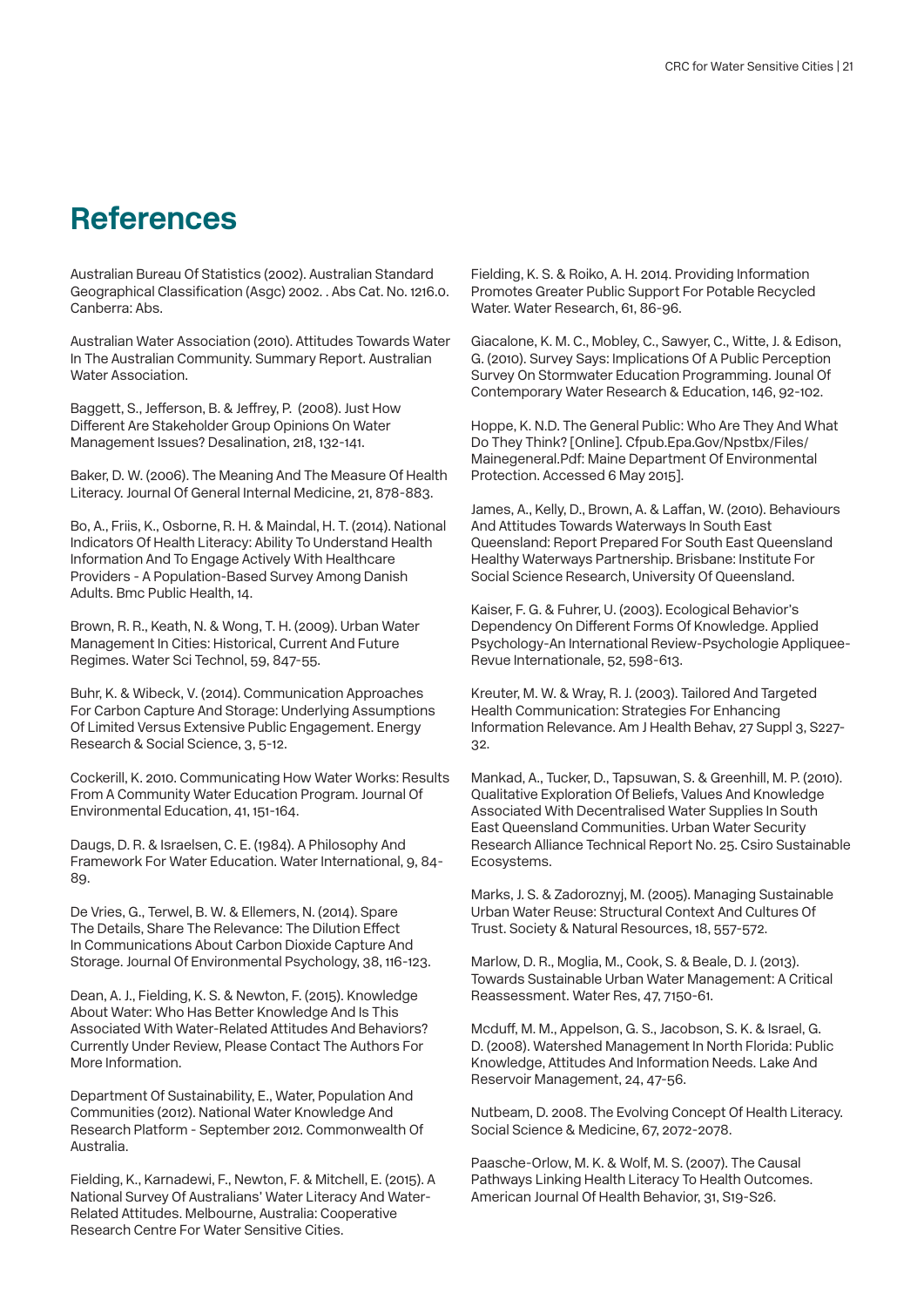Pritchett, J., Bright, A., Shortsleeve, A., Thorvaldson, J., Bauder, T. & Waskom, R. (2009). Public Perceptions, Preferences, And Values For Water In The West: A Survey Of Western And Colorado Residents. Special Report No. 17. Colorado Water Institute, Colorado State University.

Safford, T. G., Norman, K. C., Henly, M., Mills, K. E. & Levin, P. S. (2014). Environmental Awareness And Public Support For Protecting And Restoring Puget Sound. Environmental Management, 53, 757-768.

Salvaggio, M., Futrell, R., Batson, C. D. & Brents, B. G. (2014). Water Scarcity In The Desert Metropolis: How Environmental Values, Knowledge And Concern Affect Las Vegas Residents' Support For Water Conservation Policy. Journal Of Environmental Planning And Management, 57, 588-611.

Shove, E. (2003). Converging Conventions Of Comfort, Cleanliness And Convenience. Journal Of Consumer Policy 26, 395-418.

Stanovich, K. E. & Cunningham, A. E. (1993). Where Does Knowledge Come From - Specific Associations Between Print Exposure And Information Acquisition. Journal Of Educational Psychology, 85, 211-229.

Suka, M., Odajima, T., Okamoto, M., Sumitani, M., Igarashi, A., Ishikawa, H., Kusama, M., Yamamoto, M., Nakayama, T. & Sugimori, H. 2015. Relationship Between Health Literacy, Health Information Access, Health Behavior, And Health Status In Japanese People. Patient Educ Couns, 98, 660-8.

Sun, X. Y., Shi, Y. H., Zeng, Q. Q., Wang, Y. L., Du, W. J., Wei, N. F., Xie, R. Q. & Chang, C. (2013). Determinants Of Health Literacy And Health Behavior Regarding Infectious Respiratory Diseases: A Pathway Model. Bmc Public Health, 13.

Van Der Linden, S. (2015). The Social-Psychological Determinants Of Climate Change Risk Perceptions: Towards A Comprehensive Model. Journal Of Environmental Psychology, 41, 112-124.

Van Der Werff, E., Steg, L. & Keizer, K. (2013). The Value Of Environmental Self-Identity: The Relationship Between Biospheric Values, Environmental Self-Identity And Environmental Preferences, Intentions And Behaviour. Journal Of Environmental Psychology, 34, 55-63.

Von Wagner, C., Steptoe, A., Wolf, M. S. & Wardle, J. (2009). Health Literacy And Health Actions: A Review And A Framework From Health Psychology. Health Education & Behavior, 36, 860-877.

Vorosmarty, C. J., Mcintyre, P. B., Gessner, M. O., Dudgeon, D., Prusevich, A., Green, P., Glidden, S., Bunn, S. E., Sullivan, C. A., Liermann, C. R. & Davies, P. M. (2010). Global Threats To Human Water Security And River Biodiversity. Nature, 467, 555-561.

Wallington, T., Maclean, K., Darbas, T. & Robinson, C. (2010). Knowledge – Action Systems For Integrated Water Management: National And International Experiences, And Implications For South East Queensland. Urban Water Security Research Alliance Technical Report No. 29.

Whitmarsh, L. & O'neill, S. (2010). Green Identity, Green Living? The Role Of Pro-Environmental Self-Identity In Determining Consistency Across Diverse Pro-Environmental Behaviours. Journal Of Environmental Psychology, 30, 305-314.